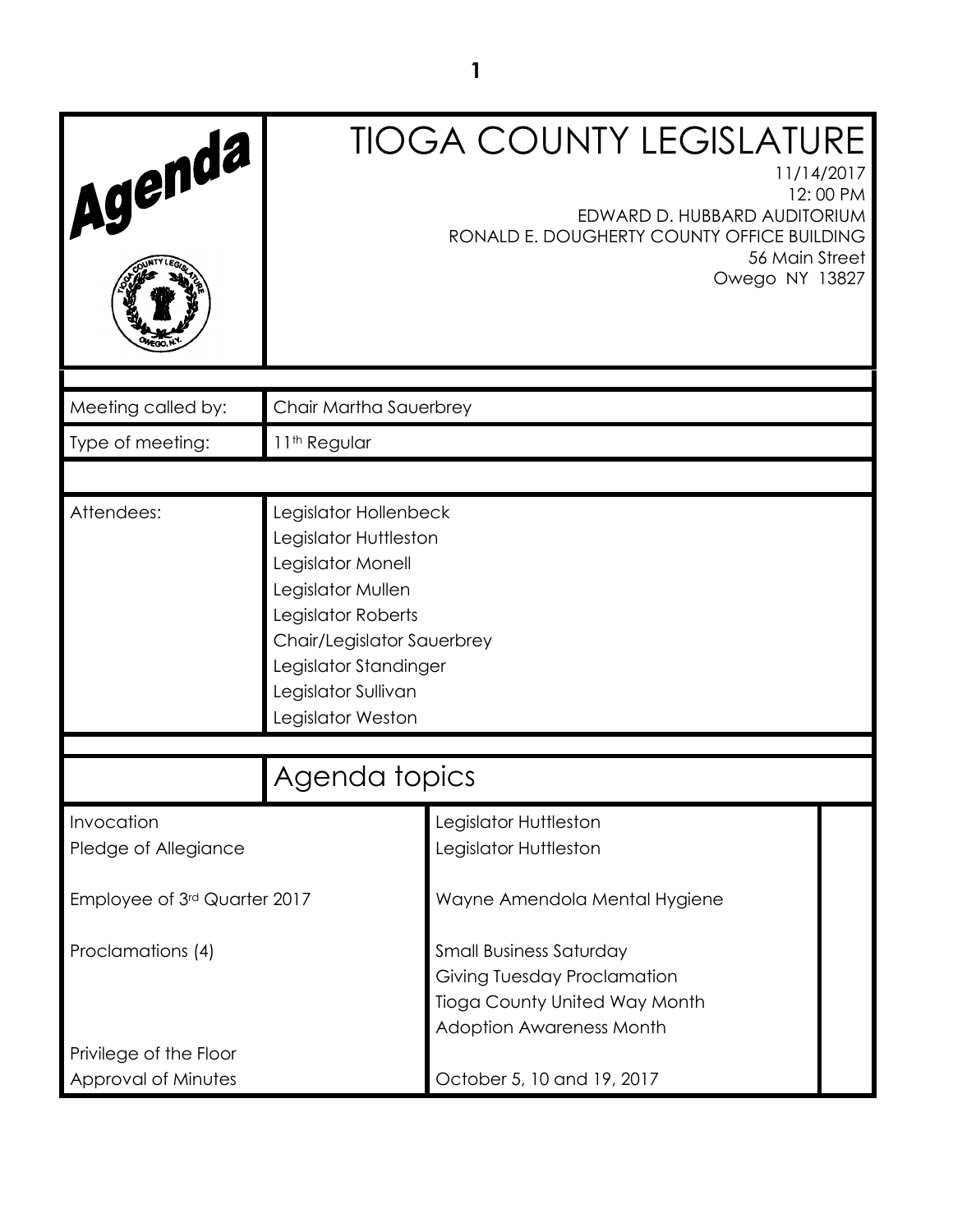| Petitions, Communications & Notices |                                                                                                                                                          |
|-------------------------------------|----------------------------------------------------------------------------------------------------------------------------------------------------------|
| Appointments/Reappointments         |                                                                                                                                                          |
| Reports Standing/Special Committees |                                                                                                                                                          |
|                                     |                                                                                                                                                          |
| <b>RESOLUTIONS:</b>                 | 1. Appropriation of Funds Mental Hygiene                                                                                                                 |
|                                     | 2. Award 2017 Emergency Management Planning<br>Grant                                                                                                     |
|                                     | 2017<br>[EMPG17]<br>and<br>modify<br>budget<br>Emergency<br>Management                                                                                   |
|                                     | 3. Appropriation of Funds 2017 Homeland Security Grant Modify<br>2017 Budget Emergency Management/Sheriff's Office                                       |
|                                     | 4. Appropriation of Funds Hazardous Mitigation Planning Grant<br>(HMPG16) Modify 2017 Budget Emergency Management                                        |
|                                     | 5. Appropriation of Funds Hazardous Materials Emergency<br>Preparedness (HMEP17) Modify 2017 Budget Emergency<br>Management                              |
|                                     | 6. Modify 2017 Budget Emergency Management                                                                                                               |
|                                     | 7. Appropriate and Modify 2017 Budget to Household<br>Hazardous Waste Account                                                                            |
|                                     | 8. Transfer of Funds Public Health                                                                                                                       |
|                                     | 9. Transfer of Funds for HVAC Control System and Modify 2017<br>Capital Budget                                                                           |
|                                     | 10. Authorize and Fund Tax Collection Software and Appropriate<br>Funds from FMAS Reserve Account                                                        |
|                                     | 11. Award Bridge Preventive Maintenance Phase III PIN #9753.99<br><b>Construction Contract</b>                                                           |
|                                     | 12. Authorize<br>the Submission of Statewide<br>Interoperable<br>Communications<br>((SICG17) application<br>Grant<br>2017<br><b>Emergency Management</b> |
|                                     | 13. Authorize the Submission of 2018 PSAP Operations Grant<br>Application                                                                                |
|                                     | 14. Resolution Urging the New York State Congressional<br>Delegation to preserve the Federal Income Tax deduction<br>for State and Local Taxes           |
|                                     | 15. Designation of Tioga<br>County Local Development<br>Corporation, D.B.A. Tioga County Tourism, as Authorized<br>Tourism Promotion Agency for 2018     |
|                                     | 16. Authorize 2018 Contract Extension Amendment for Inmate<br><b>Medical Care</b>                                                                        |
|                                     | 17. Authorize Contract between Twin Tier Pathology Associates,<br>PC and Tioga County                                                                    |
|                                     | 18. Appoint Members to Youth Board Youth Bureau                                                                                                          |
|                                     | 19. Adopt State Equalization Reports                                                                                                                     |
|                                     | 20. Mortgage Tax Distribution                                                                                                                            |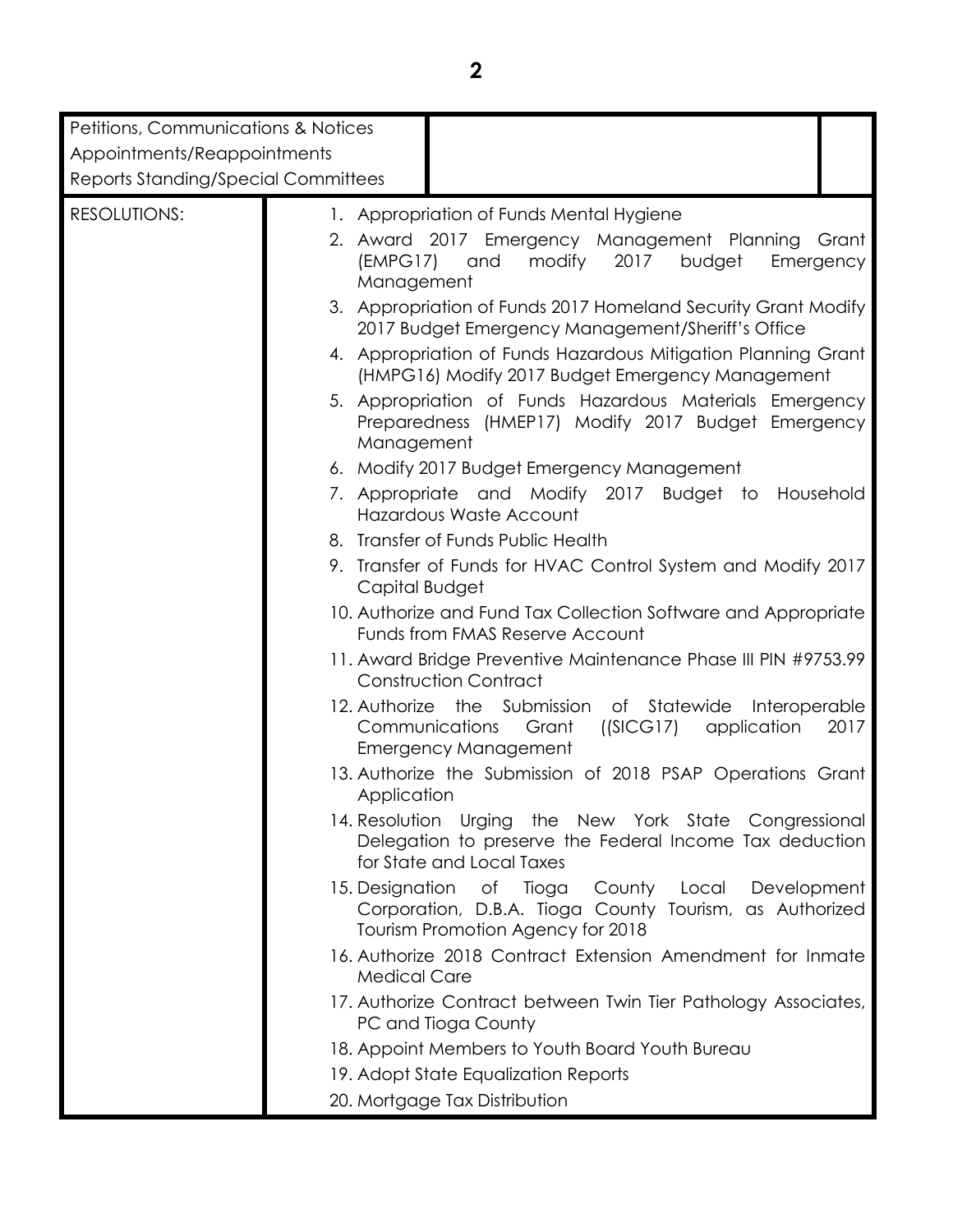| 21. Authorize the sale of county owned property located in the<br>Village of Candor to Chad Rose & Athena Hollard                |
|----------------------------------------------------------------------------------------------------------------------------------|
| 22. Authorize the sale of county owned property located in the<br>Town of Candor to Thomas D. Darpino & Deborah A. Darpino       |
| 23. Amend Employee Handbook Section IV Personnel Rules,<br>Subsection C: "Orientation/Exit Interview/Recruitment/<br>Retirement" |
| 24. Amend Resolution 176-94 Medicare Reimbursement                                                                               |
| 25. Ratify Collective Bargaining Agreement and Adopt 20-year<br>Retirement Plan for TCLEA                                        |
| 26. Authorize 2018 Contracts with SADD School Associates                                                                         |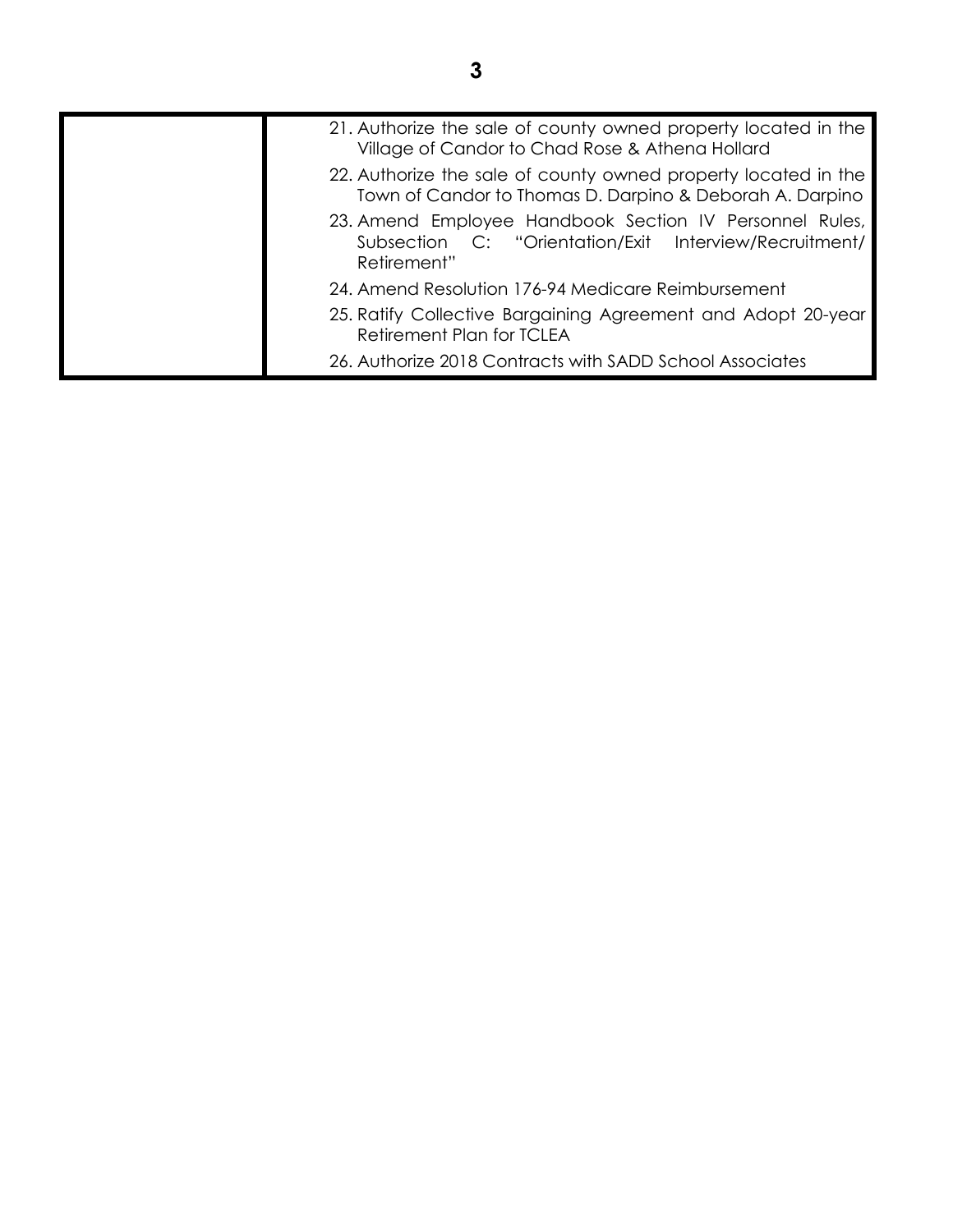#### PROCLAMATION SMALL BUSINESS SATURDAY

WHEREAS: The Tioga County Legislature Supports Small Business Saturday; and

WHEREAS: "On Saturday, November 25, 2017 the Tioga County Legislature will join in supporting America's small business and entrepreneur community by participating in the annual 'Small Business Saturday'. Small Business Saturday plays a key role in driving customer traffic and growing revenue for our 28 million independent businesses during the important holiday retail season. We're also encouraging consumers to 'dine small' by grabbing a bite at a local eatery; and

WHEREAS: On Small Business Saturday in 2016, 112 million shoppers showed their love for their favorite spots and spent a reported \$15.4 billion at small businesses across America; and

WHEREAS: By shopping local and small the majority of the money stays within the community. Small business owners and Main Street businesses are the fabric of our daily lives. They have energy and passion for what they do, and when we support small businesses, jobs are created and local communities preserve their unique culture; and

WHEREAS: Small Business Saturday also provides us an opportunity to honor and celebrate the hardworking men and women that are creating jobs and fueling the economy in our local neighborhoods; now therefore

THE TIOGA COUNTY LEGISLATURE supports and encourages its citizens to participate in Small Business Saturday and support their local small businesses.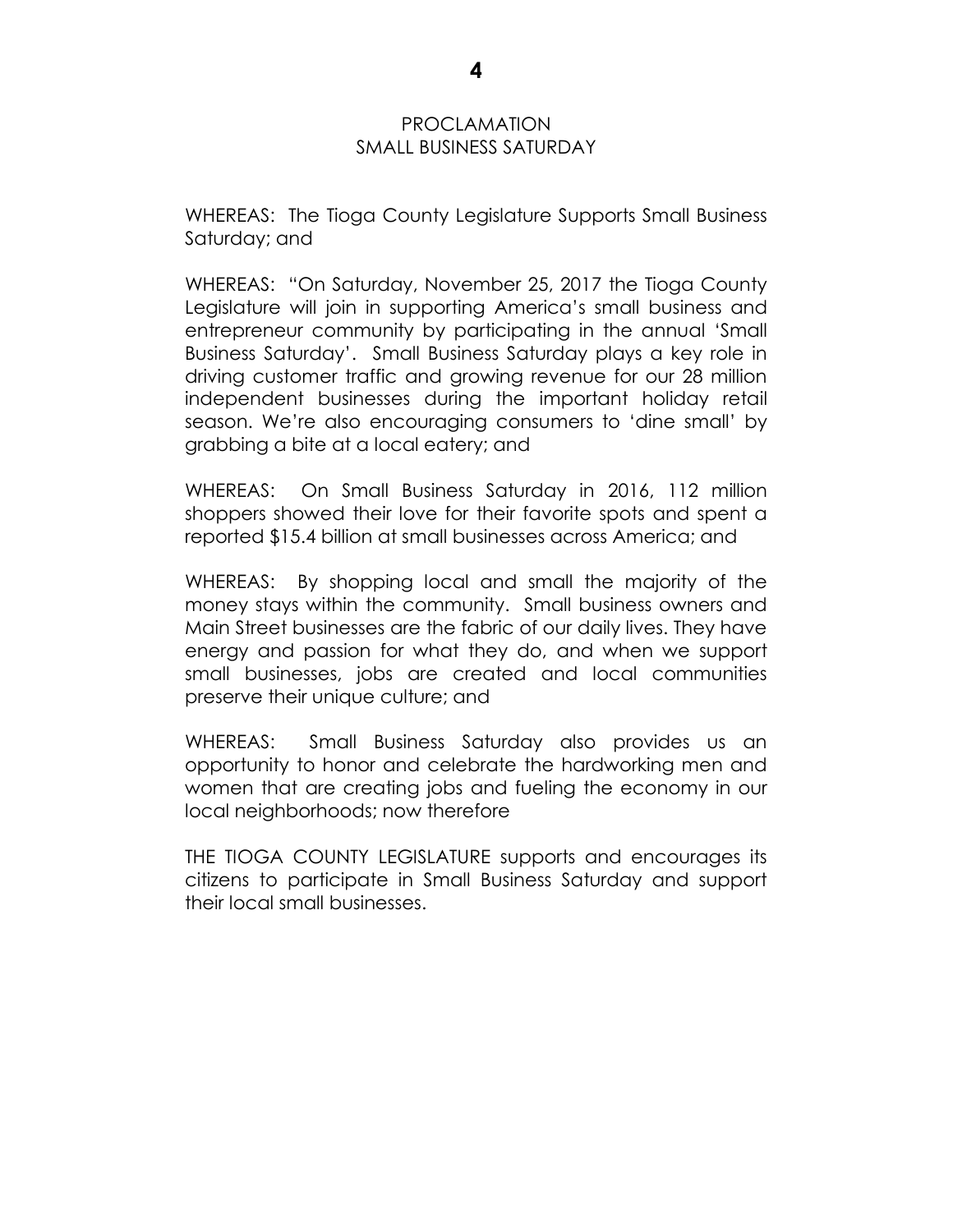#### **PROCLAMATION GIVING TUESDAY**

WHEREAS: Giving Tuesday was established as a national day of giving on the Tuesday following Thanksgiving; and

WHEREAS: Giving Tuesday is a celebration of philanthropy and volunteerism where people give whatever they are able to give; and

WHEREAS: Giving Tuesday is a day where citizens work together to share commitments, rally for favorite causes, build a stronger community, and think about other people; and

WHEREAS: It is fitting and proper on Giving Tuesday and on every day to recognize the tremendous impact of philanthropy, volunteerism, and community service in Tioga County; and

WHEREAS: Giving Tuesday is an opportunity to encourage citizens to serve others throughout this holiday season and during other times of the year; now therefore

THE TIOGA COUNTY LEGISLATURE does hereby proclaim November 28, 2017 as Giving Tuesday in Tioga County and encourage all citizens to join together to give back to the community in any way that is personally meaningful.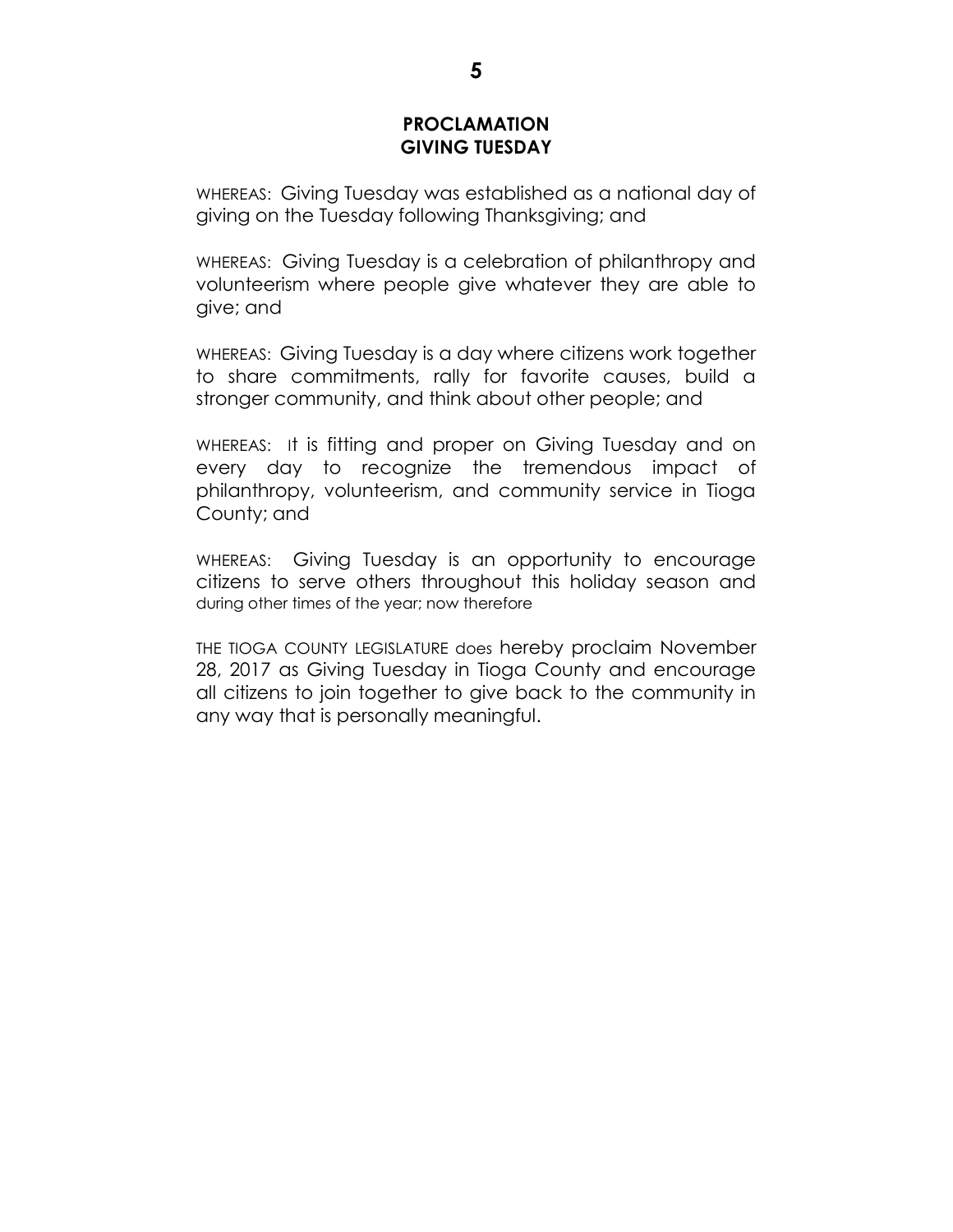#### PROCLAMATION

WHEREAS: Tioga United Way continues to service the needs of the community through funding of 34 agencies within Tioga County, benefiting all segments of Tioga County's population; and

WHEREAS: Without this support, these agencies would not be able to continue the support to our community; and

WHEREAS: The goal for the 2018 United Way Campaign is \$210,000; and

WHEREAS: The employees of the Tioga County Government represent a potentially substantial number of contributors for this campaign; and

WHEREAS: The Tioga County Legislature supports the work of the Tioga United Way; now therefore

THE TIOGA COUNTY LEGISLATURE does hereby proclaim and designate the month of November

TIOGA COUNTY UNITED WAY MONTH

in the County of Tioga, New York, and call upon all of its employees and all members of the community at large to support this effort.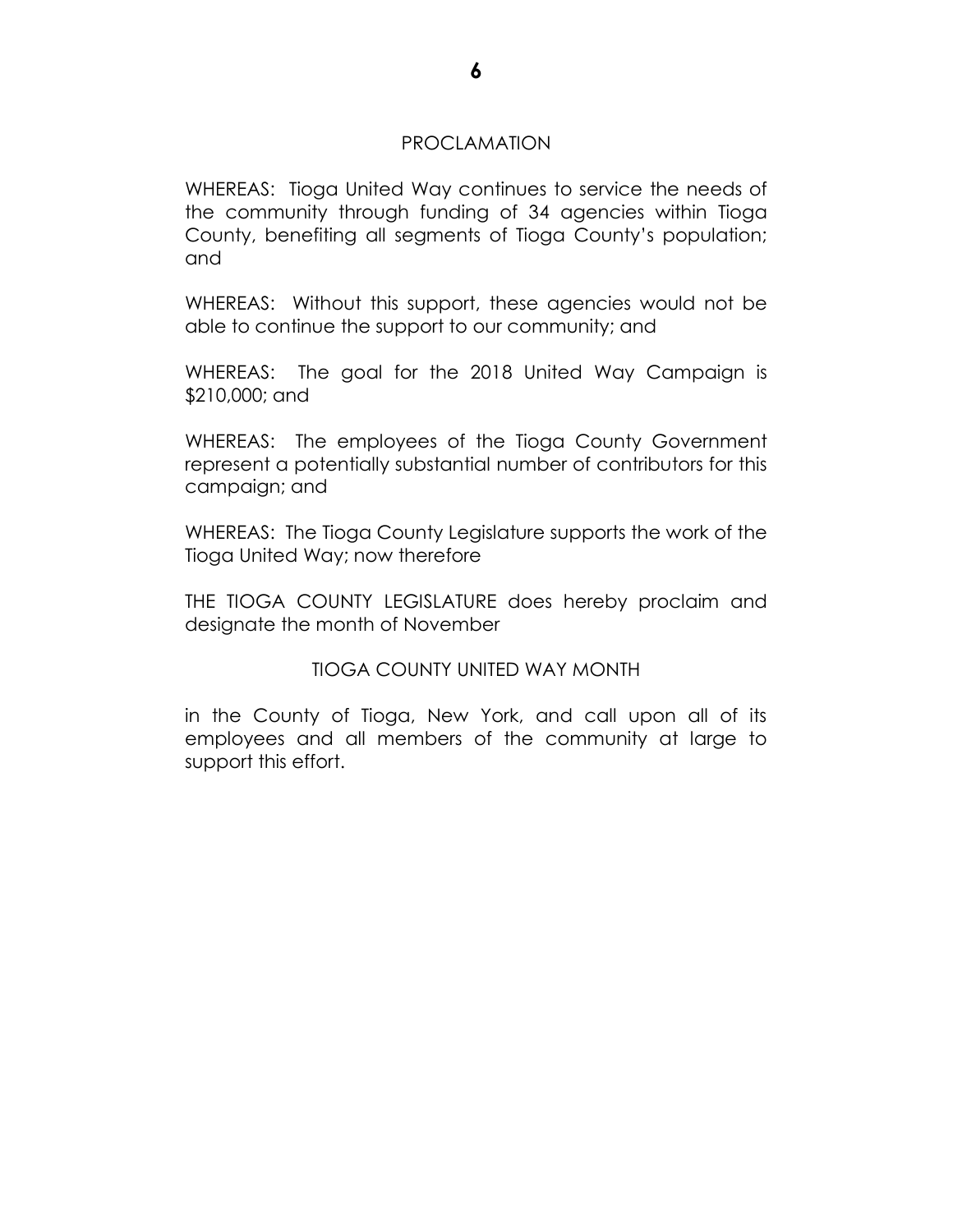#### **PROCLAMATION**

This November marks the 27th annual National Adoption Month. November 18, 2017 is National Adoption Day. Our task is to find permanent homes for all our children. Tioga County has finalized three adoptions this year so far and has four pending for the remainder of 2017. Every child in America and Tioga County deserves a permanent, loving forever family and home; and

WHEREAS: Tioga County adoptive families serve as a source of love, identity, self-esteem and support for children freed for adoption in Tioga County; and

WHEREAS: Tioga County adoptive families provide a safe and stable home and a nurturing environment where children freed for adoption have the opportunity to live full and productive lives; and

WHEREAS: Accepting responsibility for the care of these children has proven to be very rewarding for many adoptive parents; and

WHEREAS: Numerous public and private agencies work to increase the public's awareness of the needs of children freed for adoption, and the enduring and valuable contribution of adoptive families; and

WHEREAS: It is appropriate to recognize all those in Tioga County who work together on the behalf of children freed for adoption; the adoptive families and the professional staff dedicated to ensuring these children become members of a stable and loving family; now therefore

THE TIOGA COUNTY LEGISLATURE does hereby Proclaim November as

#### **ADOPTION AWARENESS MONTH**

in Tioga County and call upon all citizens, community agencies, religious organizations, medical facilities and businesses to increase their participation in our efforts to recognize adoptive families in Tioga County.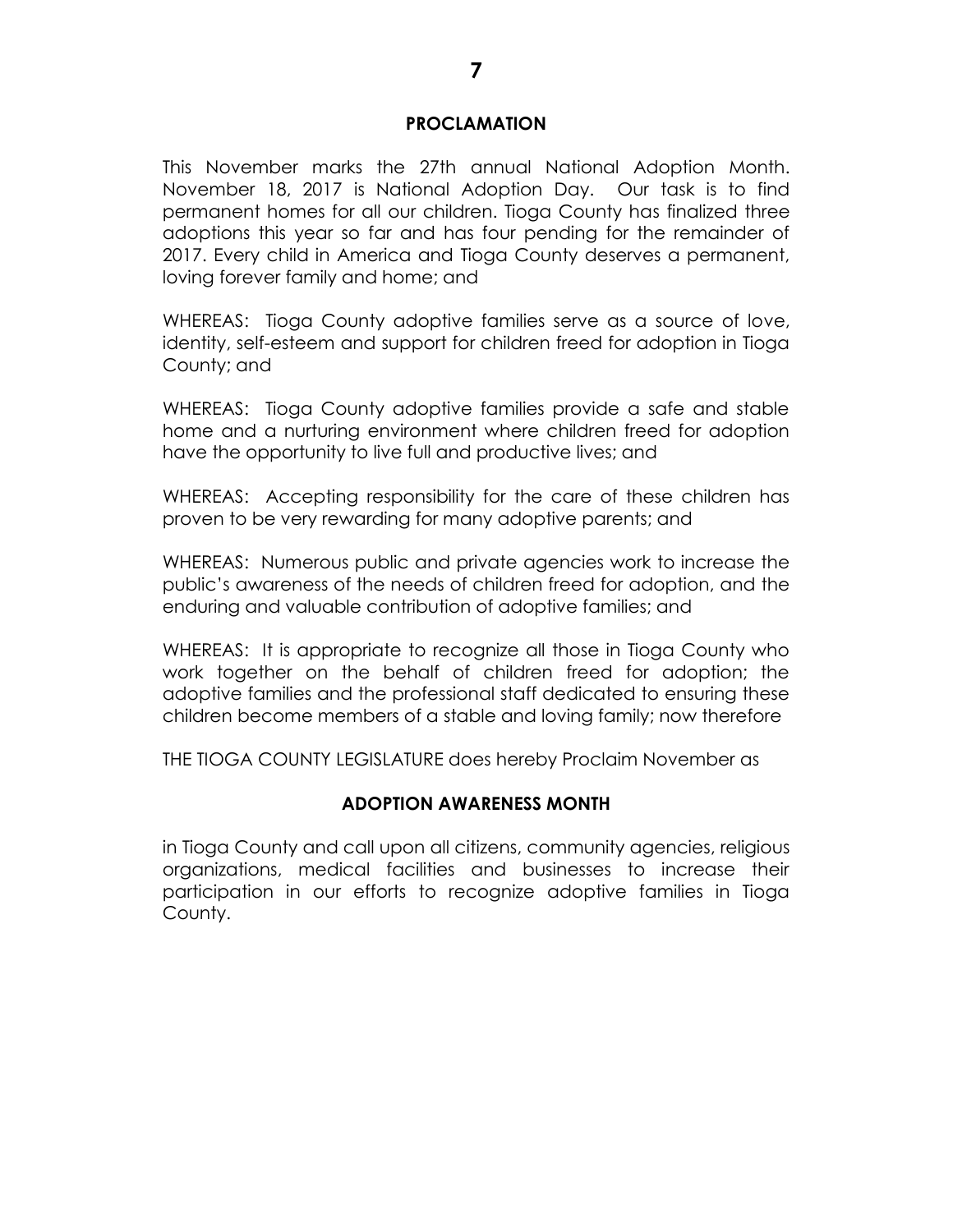# REFERRED TO: HEALTH & HUMAN SERVICES COMMITTEE FINANCE COMMITTEE

RESOLUTION NO. -17 APPROPRIATION OF FUNDS MENTAL HYGIENE

WHEREAS: The Suicide Coalition of Tioga County has received a gift donation; and Tioga County Department of Mental Hygiene is the administrator of these funds; and

WHEREAS: The funding is specifically designated for the purchase of program deliverables; and

WHEREAS: Appropriation of Funds requires Legislative approval; therefore be it

RESOLVED: That funding be appropriated as follows:

|                           | From: A4322 427051 Gifts and Donations | \$ 286 |
|---------------------------|----------------------------------------|--------|
| To: A4322 540733 Training |                                        | \$ 286 |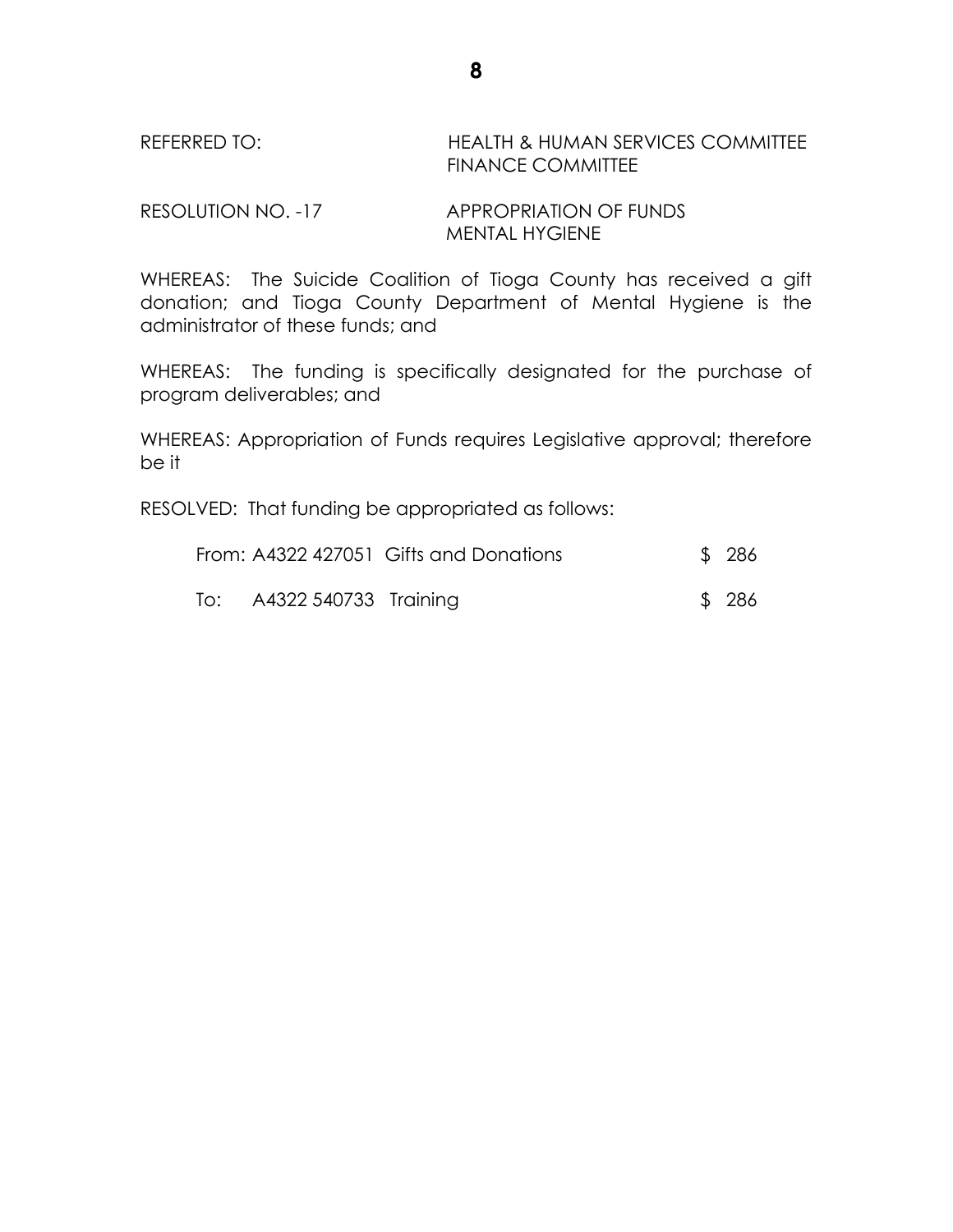RESOLUTION NO. -17 AWARD 2017 EMERGENCY MANAGEMENT PLANNING GRANT (EMPG17) AND MODIFY 2017 BUDGET EMERGENCY MANAGEMENT

WHEREAS: The Tioga County Office of Emergency Management has been awarded a grant of \$24,026 by the New York State Office of Homeland Security and Emergency Services; and

WHEREAS: The grant will be used to offset 50% of budgeted operational costs; therefore be it

RESOLVED: That the Emergency Management Office be allowed to accept the awarded 2017 Emergency Management Planning Grant in the amount of \$24,026, and be it further

RESOLVED: That the 2017 budget be modified as follows:

A3640.443050 EMP17 Emergency Management Planning Grant 2017 Revenue  $$24,026$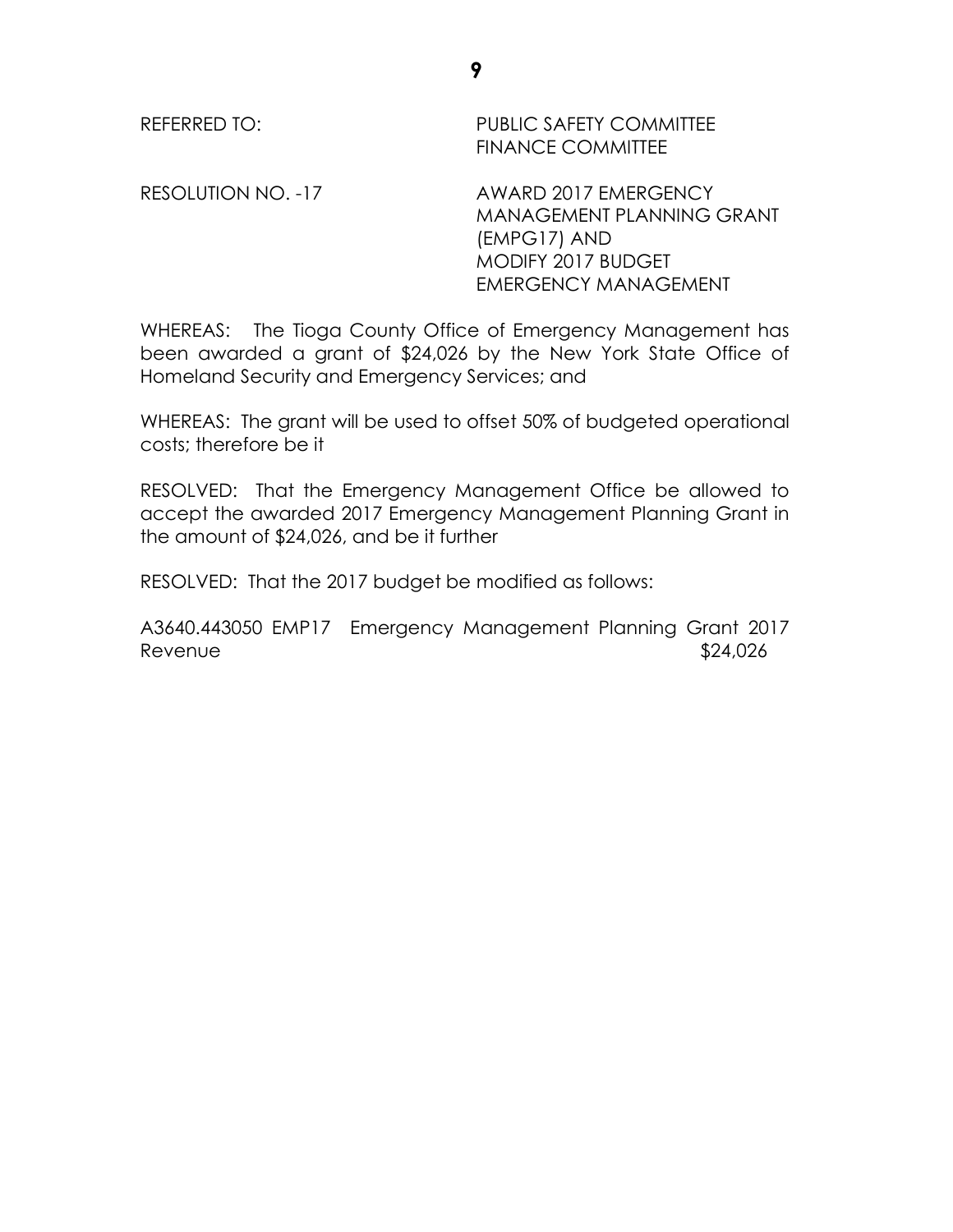RESOLUTION NO. -17 APPROPRIATION OF FUNDS 2017 HOMELAND SECURITY GRANT MODIFY 2017 BUDGET EMERGENCY MANAGEMENT SHERIFF'S OFFICE

WHEREAS: The New York State Office of Homeland Security Program (SHSP) has been awarded a grant of \$69,980 (contract #C973970) to the Tioga County Office of Emergency Management; and

WHEREAS: 75% (\$52,485) of said grant will be appropriated to Emergency Management and 25% (\$17,495) will be appropriated to the Sheriff's Office; and

WHEREAS: Appropriation of funds requires legislative approval; therefore be it

RESOLVED: That the 2017 NYS Homeland Security Grant (contract # C973970) be appropriated as follows:

A3360.433567 SHS17 Homeland Security 2017 Revenue \$52,485

A3360.540140 SHS17 Homeland Security Grant–Contracting Services \$52,485

A3361.433567 SHS17 Homeland Security 2017 Revenue \$17,495

A3361.520230 SHS17 Homeland Security Grant–Radio & Equipment \$17,495

And be it further

RESOLVED: That the 2017 Emergency Management budget and the Sheriff's Office budget be modified to reflect the above changes.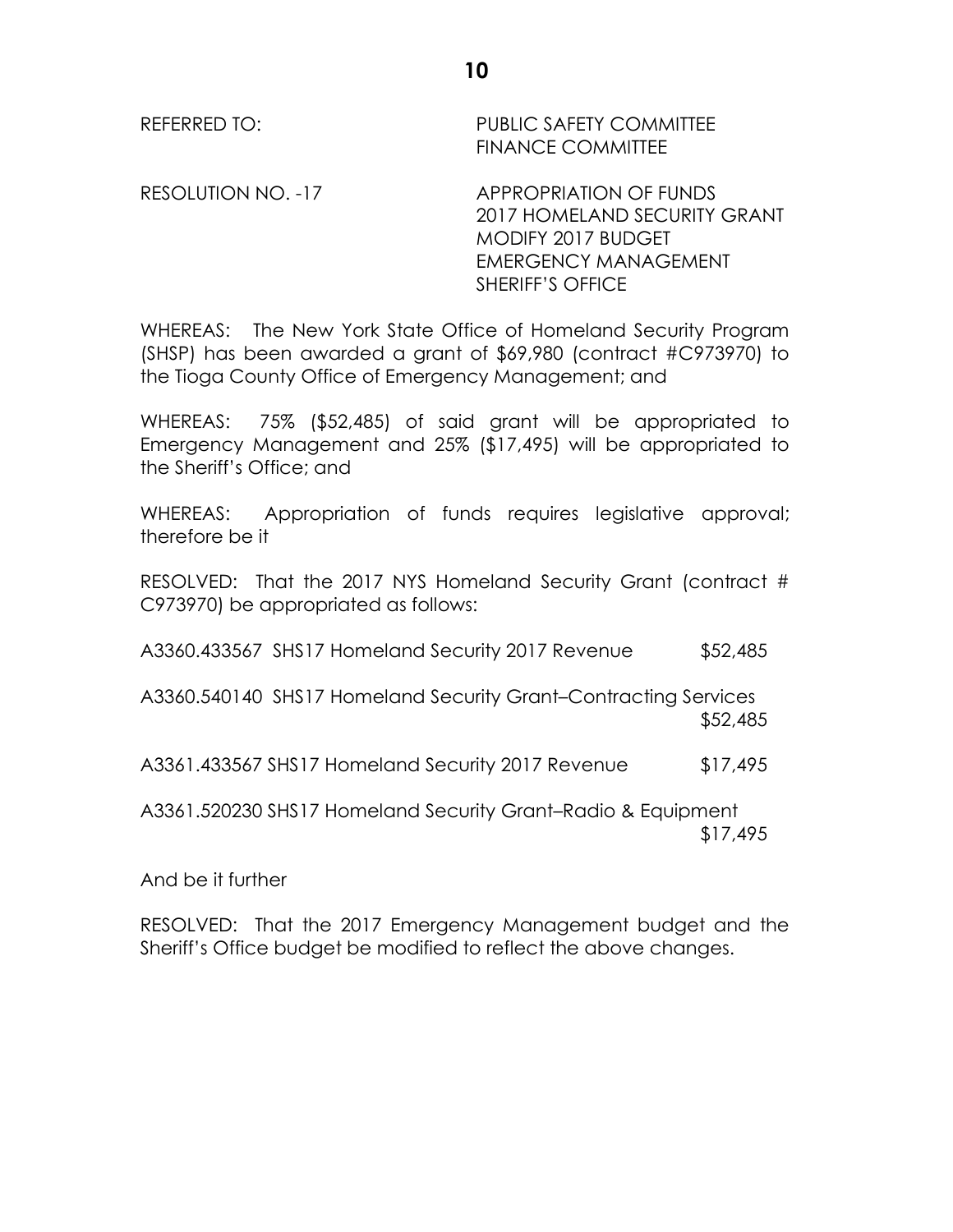RESOLUTION NO. -17 APPROPRIATION OF FUNDS HAZARDOUS MITIGATION PLANNING GRANT (HMPG16) MODIFY 2017 BUDGET EMERGENCY MANAGEMENT

WHEREAS: The New York State Division of Homeland Security and Emergency Services (DHSES) has been awarded a grant under the Federal Emergency Management Agency (FEMA) in the amount of \$54,000; and

WHEREAS: \$40,500 of said grant is federal share and \$13,500 is local share which has been budgeted under Planning's account A8020.540140; and

WHEREAS: Appropriation of funds requires legislative approval; therefore be it

RESOLVED: That the 2017 Emergency Management budget be appropriated as follows:

A3360.443566 HMP16 Hazardous Mitigation 2017 Revenue \$40,500

A3360.540140 HMP16 Hazardous Mitigation – Contracting Services \$40,500

And be it further

RESOLVED: That the 2017 Emergency Management budget be modified to reflect the above changes.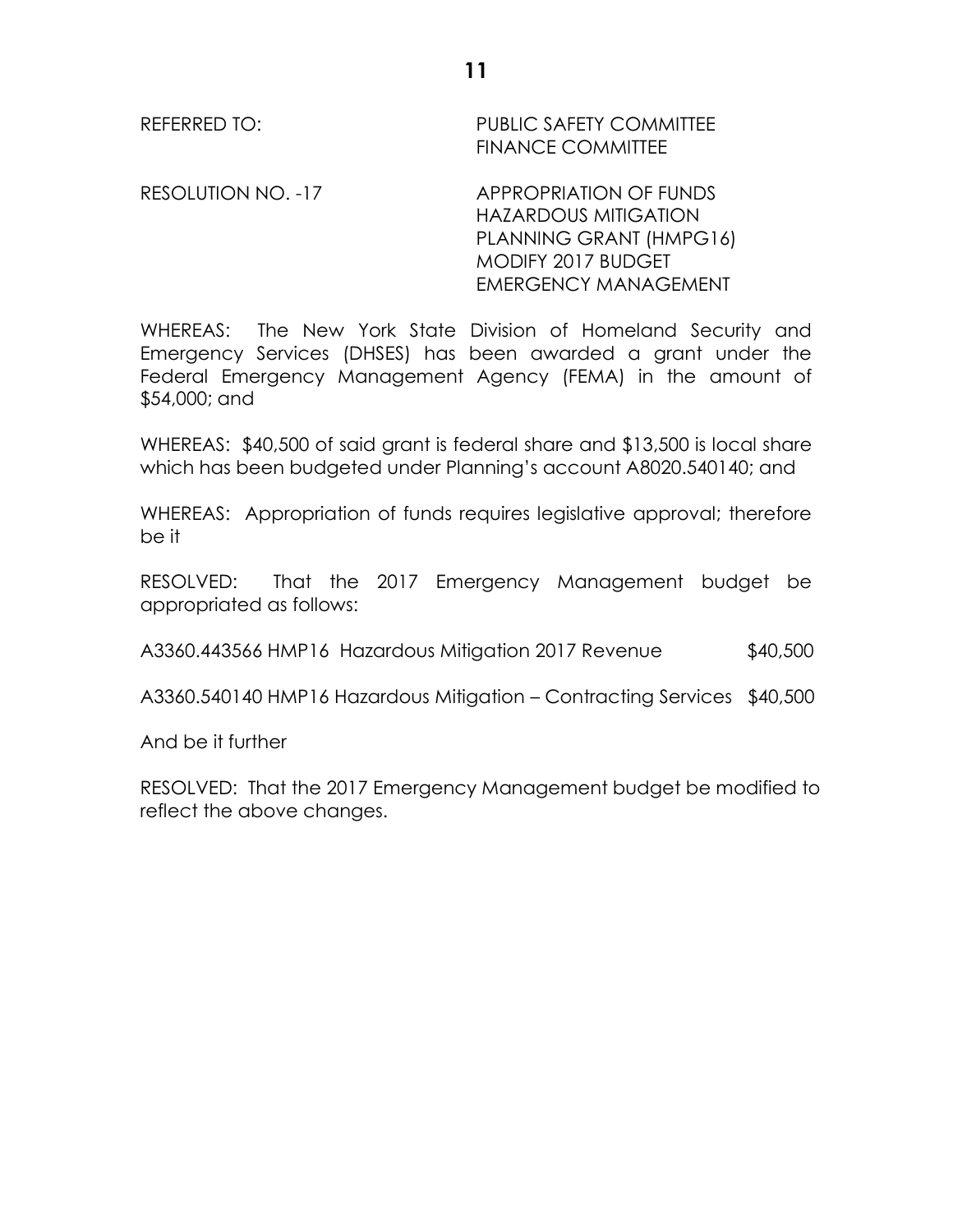RESOLUTION NO. -17 APPROPRIATION OF FUNDS HAZARDOUS MATERIALS EMERGENCY PREPAREDNESS (HMEP17) MODIFY 2017 BUDGET EMERGENCY MANAGEMENT

WHEREAS: The New York State Division of Homeland Security and Emergency Services (DHSES) has been awarded a grant of \$5,172, and

WHEREAS: The grant will be used to update the County Emergency Plan and Hazardous Materials Plan; and

WHEREAS: Appropriation of funds requires legislative approval; therefore be it

RESOLVED: That the 2017 Hazardous Materials Emergency Preparedness (HMEP17) be appropriated as follows:

| A3360.433567 HME17 | HMEP 2017 Revenue                | \$5,172 |
|--------------------|----------------------------------|---------|
| A3360.540140 HME17 | <b>HMEP</b> Contracting Services | \$5,172 |

And be it further

RESOLVED: That the 2017 Emergency Management budget be modified to reflect the above changes.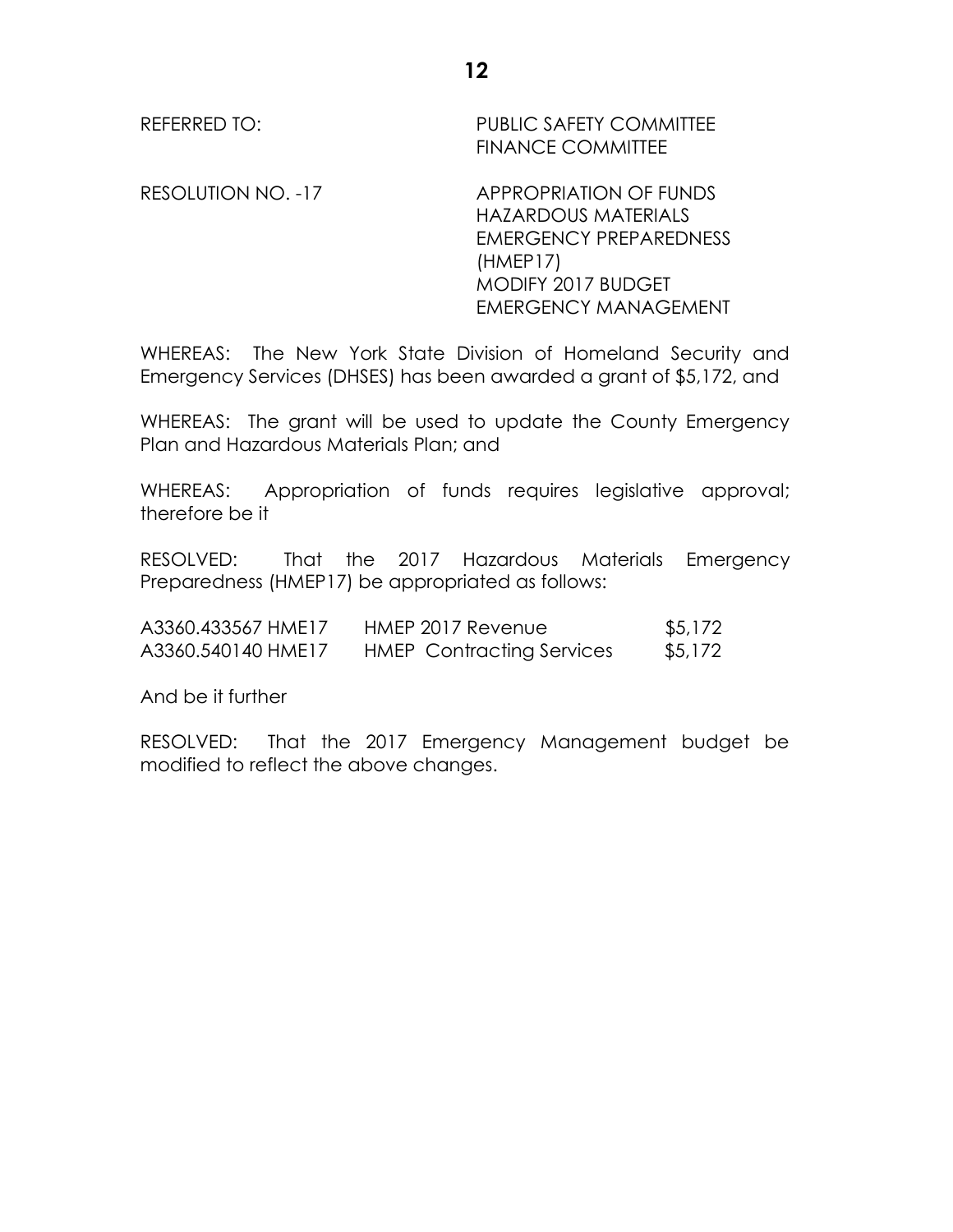RESOLUTION NO. -17 MODIFY 2017 BUDGET

EMERGENCY MANAGEMENT

WHEREAS: The Emergency Management Office has need to advertise for job openings; and

WHEREAS: The 2017 budget needs to be modified to create a budget line item A3640 540010 for Advertising to pay for such expenses; and

WHEREAS: There are available funds in the EMO A3640 budget to cover said expenses; therefore be it

RESOLVED: That the 2017 budget be modified and budget transfer authorized as below:

| Transfer From: |  | A3640 540220 EMO Automobile Fuel | \$700.00 |
|----------------|--|----------------------------------|----------|
| Transfer To:   |  | A3640 540010 EMO Advertising     | \$700.00 |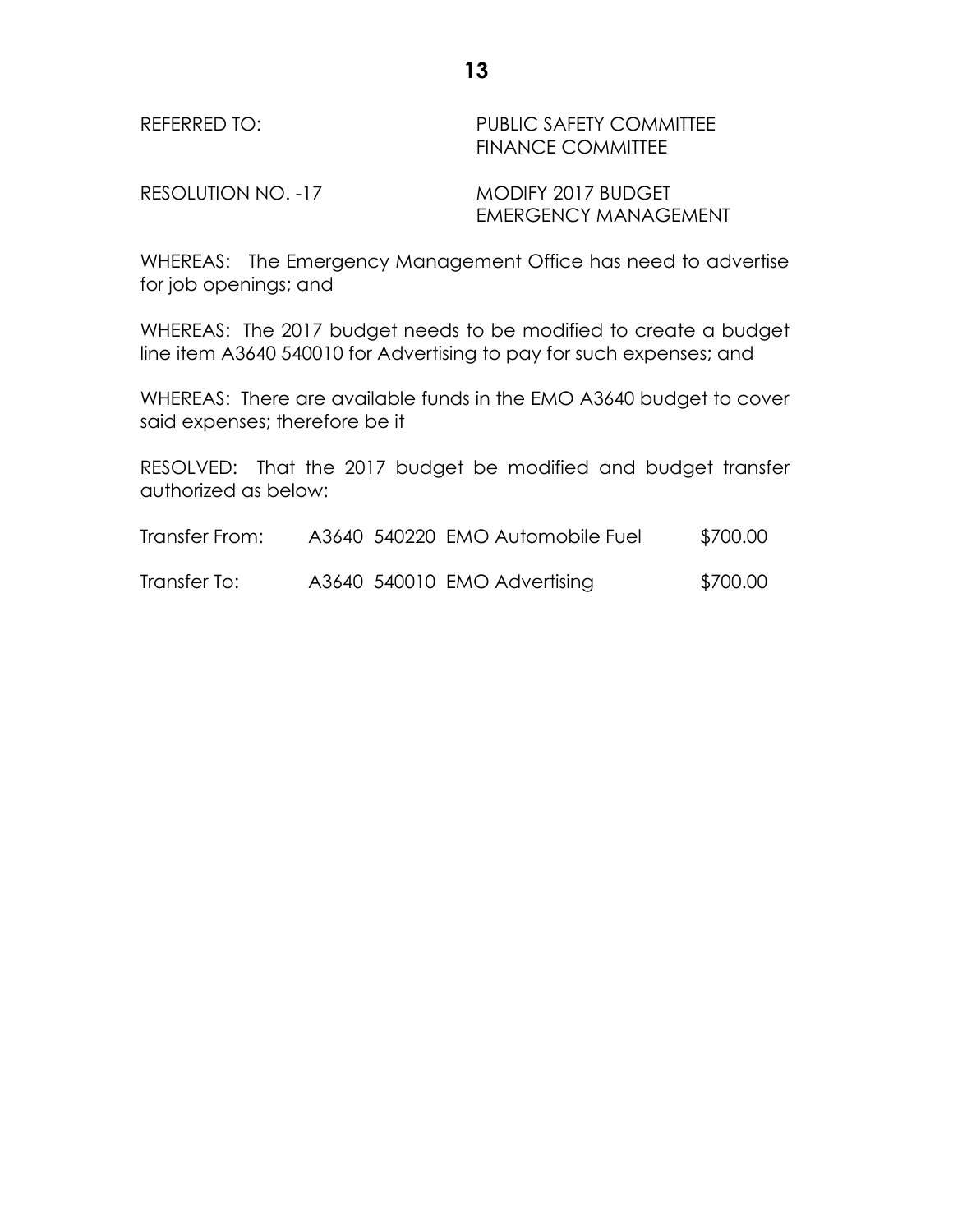REFERRED TO: The PUBLIC WORKS COMMITTEE FINANCE/LEGAL COMMITTEE

RESOLUTION NO. -17 APPROPRIATE AND MODIFY 2017 BUDGET TO HOUSEHOLD HAZARDOUS WASTE ACCOUNT

WHEREAS: There is a significant increase in the amount of electronic waste being brought by Tioga County residents; and

WHEREAS: Anticipate before year end a revenue surplus of \$9,000 over the budgeted amount; and

WHEREAS: Contingency funds have already been transferred; and

WHEREAS: This increase has caused the budgeted amount to be exceeded for the 2017 Hazardous Waste Program; therefore be it

RESOLVED: That the Tioga County Legislature authorize and appropriate funds from revenue to Household Hazardous Waste Program as follows:

|     | From: B8160 412220 Recycling Fees      | \$8,500 |
|-----|----------------------------------------|---------|
| To: | B8160 542261 Household Hazardous Waste | \$8,500 |

And be it further

RESOLVED: That the 2017 Solid Waste budget be modified to reflect the above changes.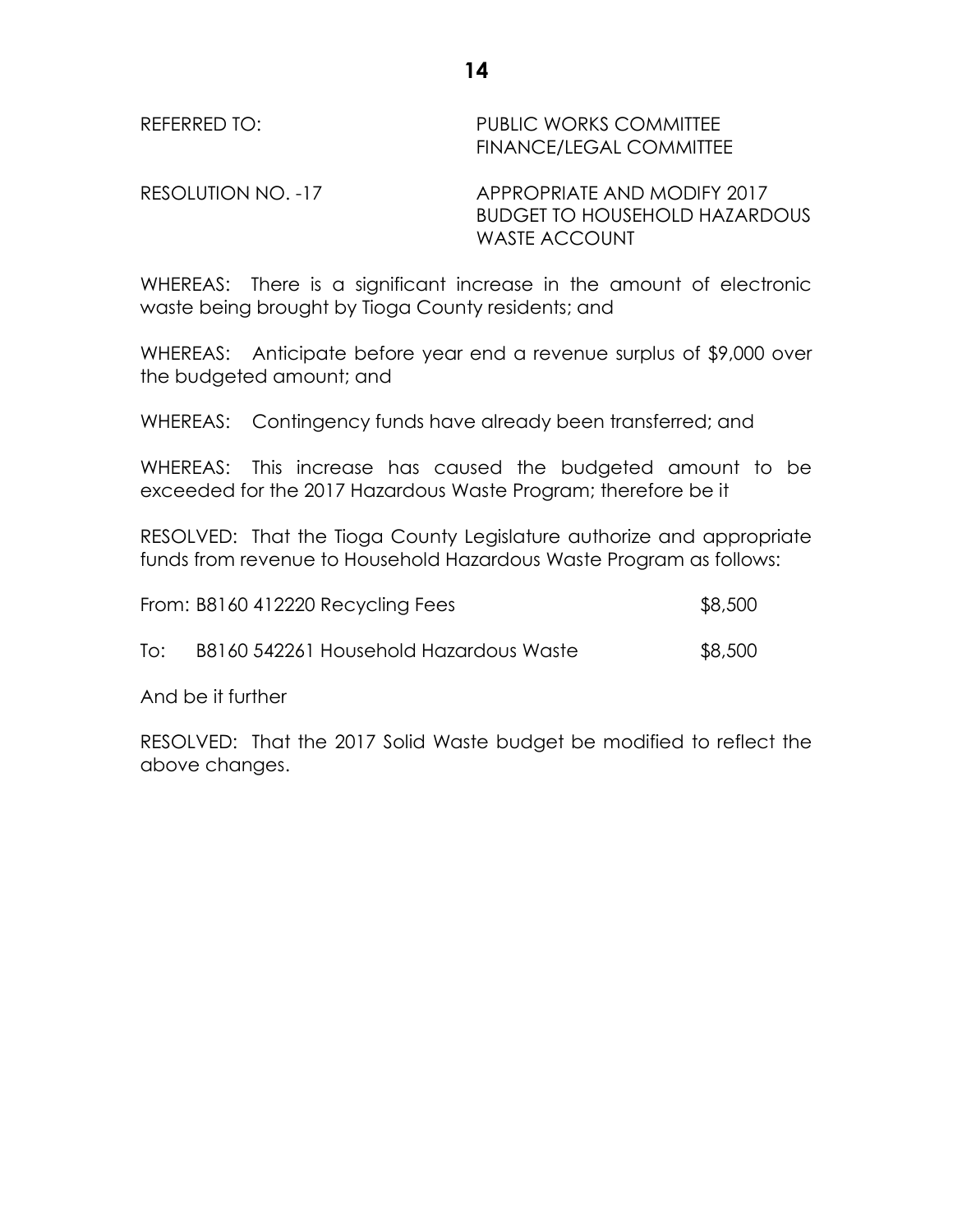# REFERRED TO: HEALTH & HUMAN SERVICES COMMITTEE FINANCE COMMITTEE

| RESOLUTION NO. -17 | <b>TRANSFER OF FUNDS</b> |
|--------------------|--------------------------|
|                    | <b>PUBLIC HEALTH</b>     |

WHEREAS: Tioga County Public Health (TCPH) has had need for additional Dental Hygienist contractual services in 2017 due to demand of services and a long-term vacancy of a Dental Hygienist; and

WHEREAS: Additional funds are needed for the contractual services; and

WHEREAS: TCPH has the funds available due to the position vacancy, yet requires the transfer of these funds into the appropriate budget lines; and

WHEREAS: Transfer of Funds requires Legislative approval; therefore be it

RESOLVED: That funding be transferred as follows:

|     | From: A4011 510010 Public Health Admin: Personnel | \$15,000 |
|-----|---------------------------------------------------|----------|
| To: | A4064 540140 Dental Services: Contractual         | \$15,000 |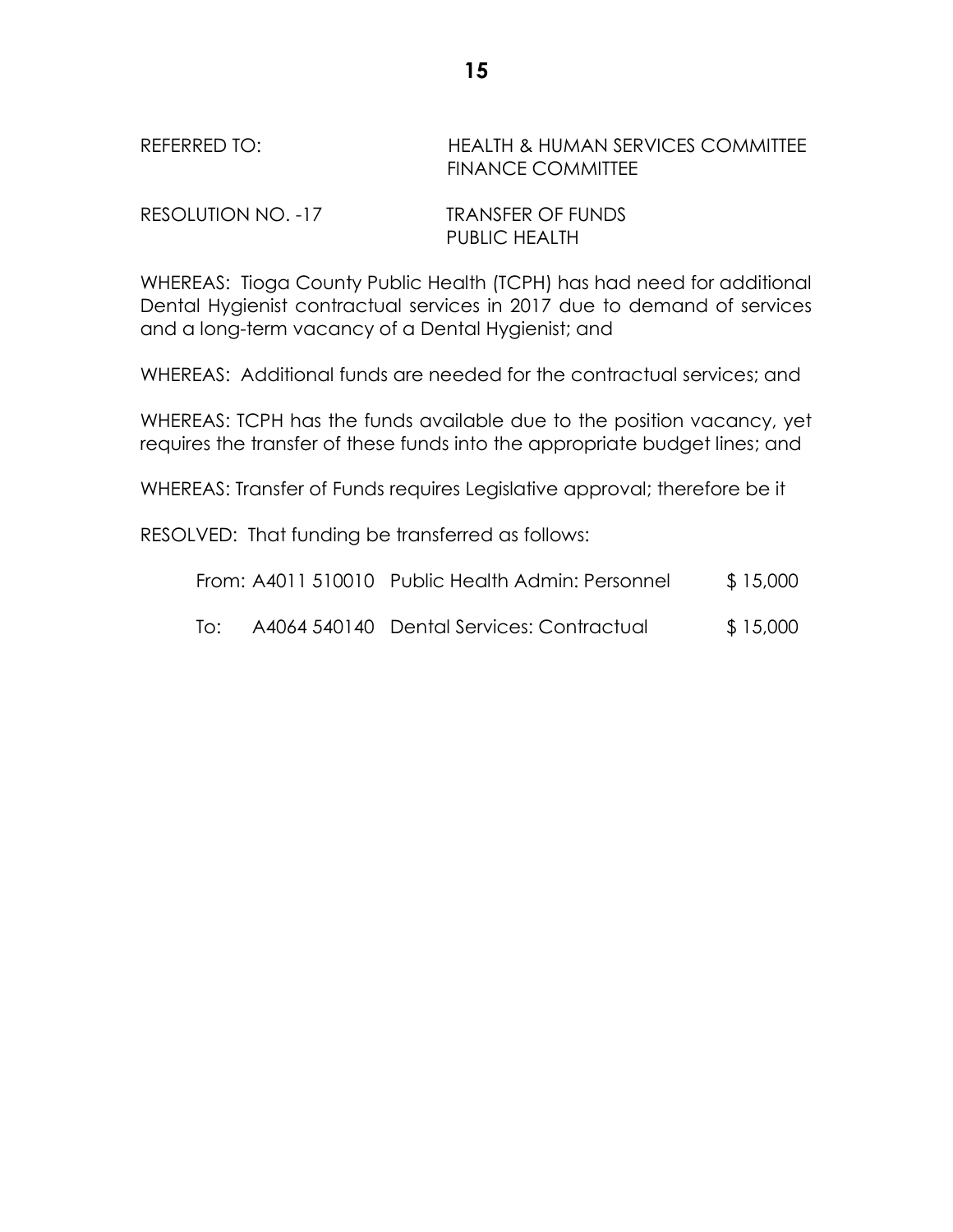REFERRED TO: The PUBLIC WORKS COMMITTEE FINANCE/LEGAL COMMITTEE

RESOLUTION NO. -17 TRANSFER OF FUNDS FOR HVAC CONTROL SYSTEM AND MODIFY 2017 CAPITAL BUDGET

WHEREAS: The metasys system which controls the HVAC for 1/3 of the Ronald E. Dougherty County Office Building has failed; and

WHEREAS: The Commissioner of Public Works has received a proposal of \$39,030.50 from Johnson Controls Inc. based on NYS OGS pricing to replace the failed system with new controls; and

WHEREAS: Transfer of capital funds and budget modifications require Legislative approval; and

WHEREAS: Public Works has surplus in several other approved capital projects and \$44,000.00 is available to transfer to a new project; therefore be it

RESOLVED: That funding be transferred and the 2017 Capital Budget be modified as follows:

|     | From: H1620.520907 | <b>Building/Grounds Facility</b> | \$16,500.00 |
|-----|--------------------|----------------------------------|-------------|
|     | H1620.520911       | Renovations 56 Main Street       | \$3,000.00  |
|     | H1621.520923       | <b>Standby Generator HHS</b>     | \$6,500.00  |
|     | H5130.520938       | Low Boy Trailer                  | \$15,500.00 |
| To: | H5130.521930       | <b>Walk Behind Striper</b>       | \$2,500.00  |
|     | H1620.520926       | <b>HVAC Control System</b>       | \$44,000.00 |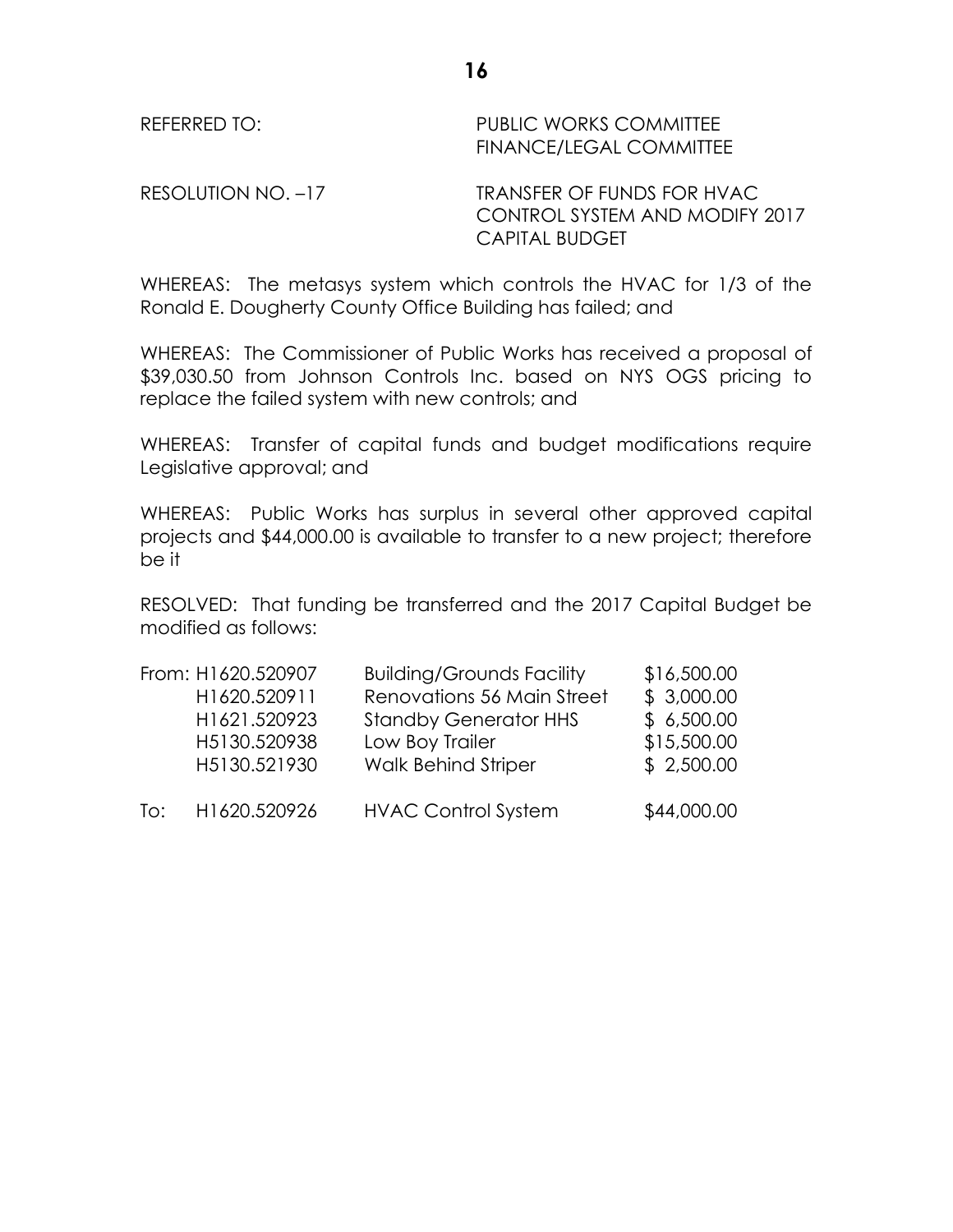REFERRED TO: FINANCE/LEGAL ADMINISTRATIVE SERVICES INFORMATION TECHNOLOGY

RESOLUTION NO. -17 AUTHORIZE AND FUND TAX COLLECTION SOFTWARE AND APPROPRIATE FUNDS FROM FMAS RESERVE ACCOUNT

WHEREAS: The Tioga County Legislature recognizes the importance of County Infrastructure; and

WHEREAS: The Treasurer's office, in conjunction with the Real Property and Information Technology Department has conducted a Request For Proposals to replace the County's existing tax and delinquent tax software; and

WHEREAS: The above departments have conducted an evaluation of available options; and

WHEREAS: Allen Tunnel Corporation has been identified as the preferred vendor from "RFP 2017-03 Tax Collection Software"; therefore be it

RESOLVED: That the County Treasurer be authorized to purchase the Allen Tunnel Corporation tax collection software package as specified in their response to "RFP 2017-03 Tax Collection Software" at a cost not to exceed \$290,340 for the software and initial maintenance period of five years; and be it further

RESOLVED: That the following funds be transferred and the 2017 Capital Budget be modified as follows:

|     | From: H387808 Financial Management Reserve Account | \$290,340.00 |
|-----|----------------------------------------------------|--------------|
| TO: | H1325 520620 Treasurer Capital Software            | \$290,340.00 |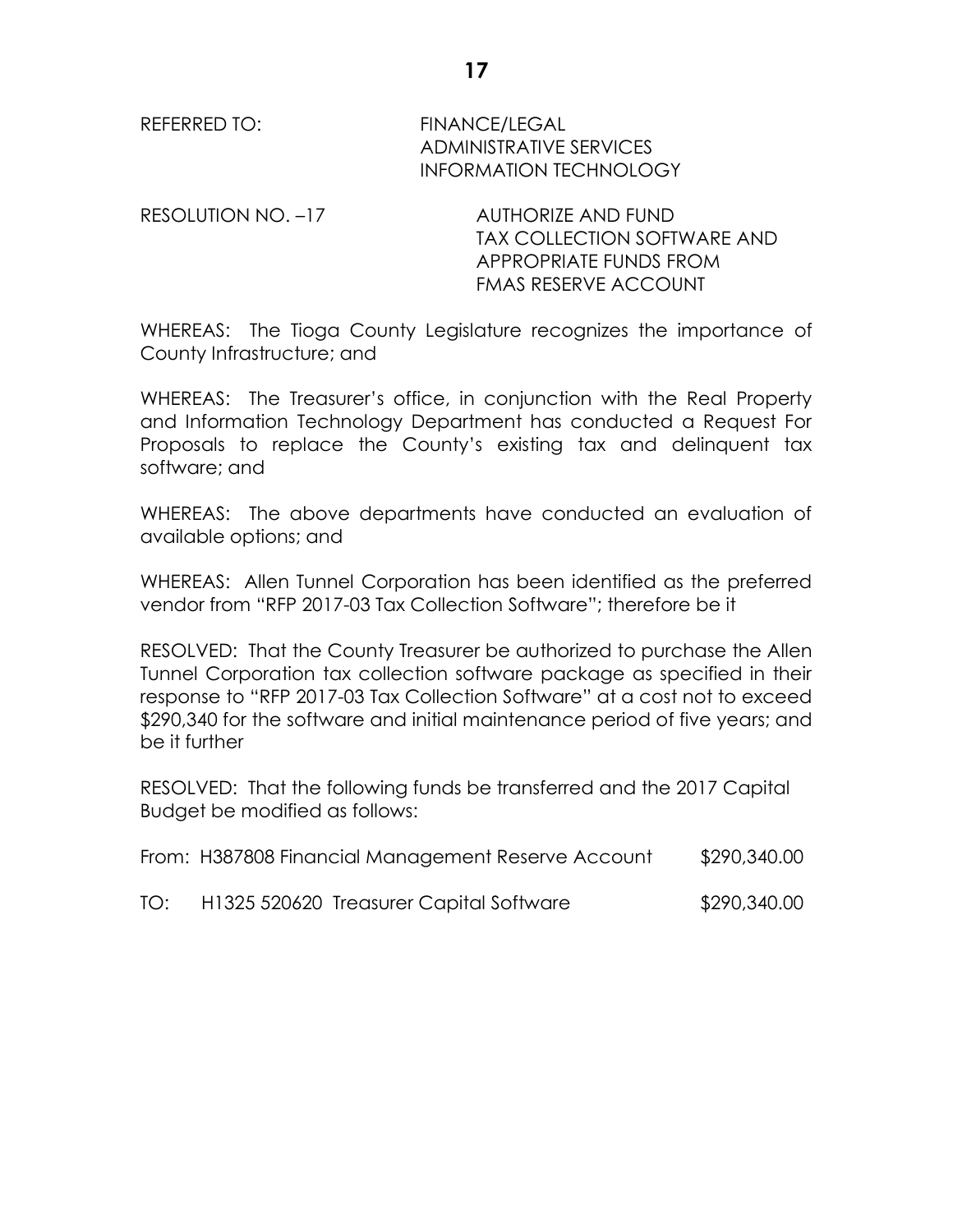REFERRED TO: PUBLIC WORKS

RESOLUTION NO. -17 AWARD BRIDGE PREVENTATIVE MAINTENANCE PHASE III PIN#9753.99 CONSTRUCTION CONTRACT

WHEREAS: The Bridge Preventative Maintenance Project Phase III PIN#9753.99 has been placed on the FHWA Program; and

WHEREAS: The project will be funded as follows:

| FEDERAL: | 80% |
|----------|-----|
| State:   | 15% |
| Local:   | 5%  |

And

WHEREAS: The Commissioner of Public Works received sealed bids for the construction phase of this project on 10/18/2017 and the results were as follows:

| R. DeVincentis Construction Binghamton, NY |                | \$305,000.00 |
|--------------------------------------------|----------------|--------------|
| <b>Bothar Construction, LLC</b>            | Binghamton, NY | \$283,717.00 |
| Draper Supply, Inc.                        | Millerton, PA  | \$248,396.78 |

And

WHEREAS: McFarland Johnson, Binghamton, NY have completed the review of the bids and finds the low bidder Draper Supply, Inc., Millerton, PA meets all of the qualifications of the bid specifications contingent upon NYSDOT's award concurrence; therefore be it

RESOLVED: That the Tioga County Legislature authorize awarding the bid to Draper Supply, Inc., Millerton, PA not to exceed \$248,396.78 to be paid out of Bridge Project account D5110 (org) 540050 (object).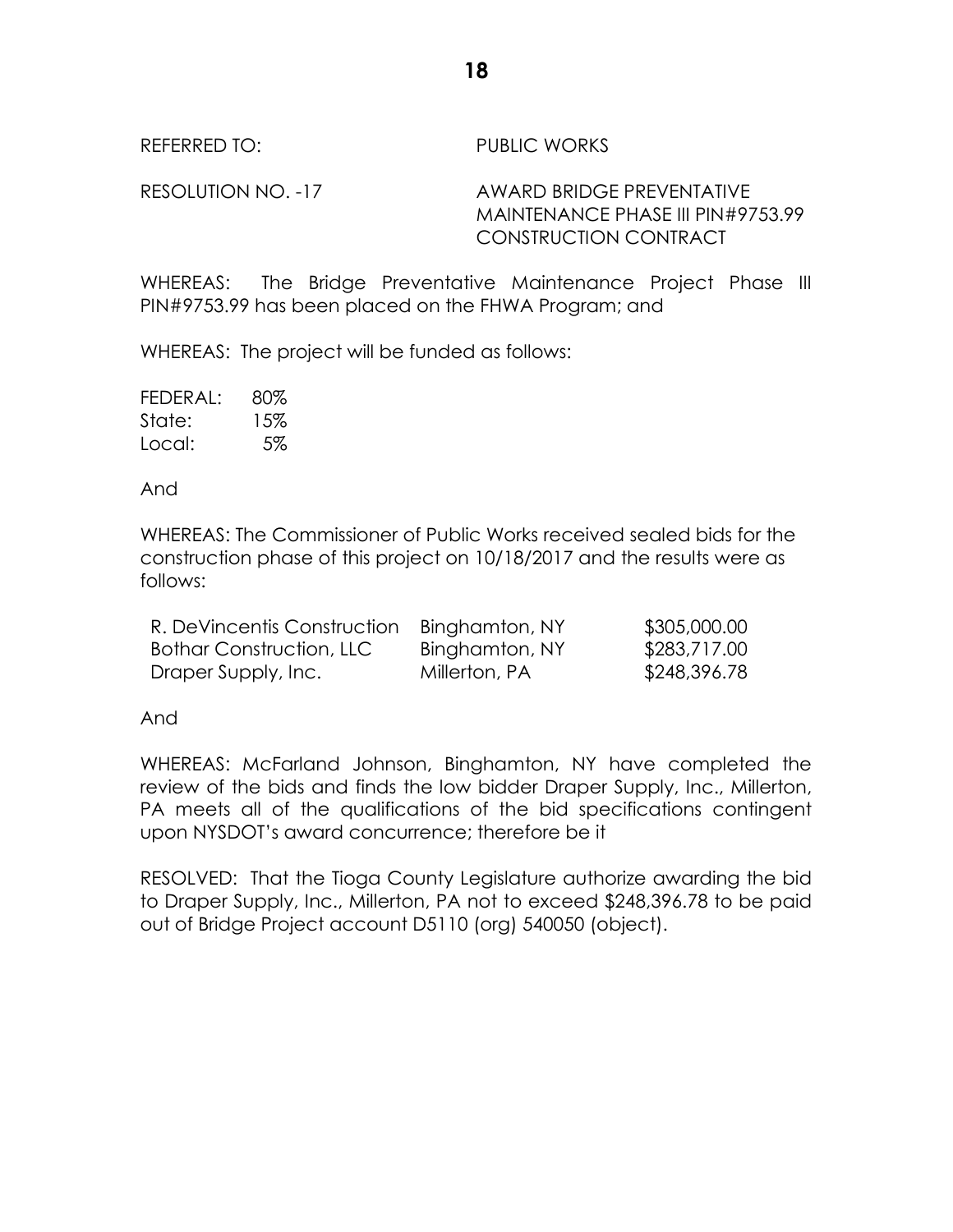RESOLUTION NO. -17 AUTHORIZE THE SUBMISSION OF STATEWIDE INTEROPERABLE COMMUNICATIONS GRANT (SICG 17) APPLICATION 2017 EMERGENCY MANAGEMENT

WHEREAS: The Office of Homeland Security has issued a Statewide Interoperable Communications Formula Grant to Tioga County. The grant will be used for upgrading the radio communications in the county; and

WHEREAS: Tioga County protocol is to seek permission prior to submitting said application; therefore be it

RESOLVED: That the Tioga County Emergency Management Office be given authorization to apply for this grant.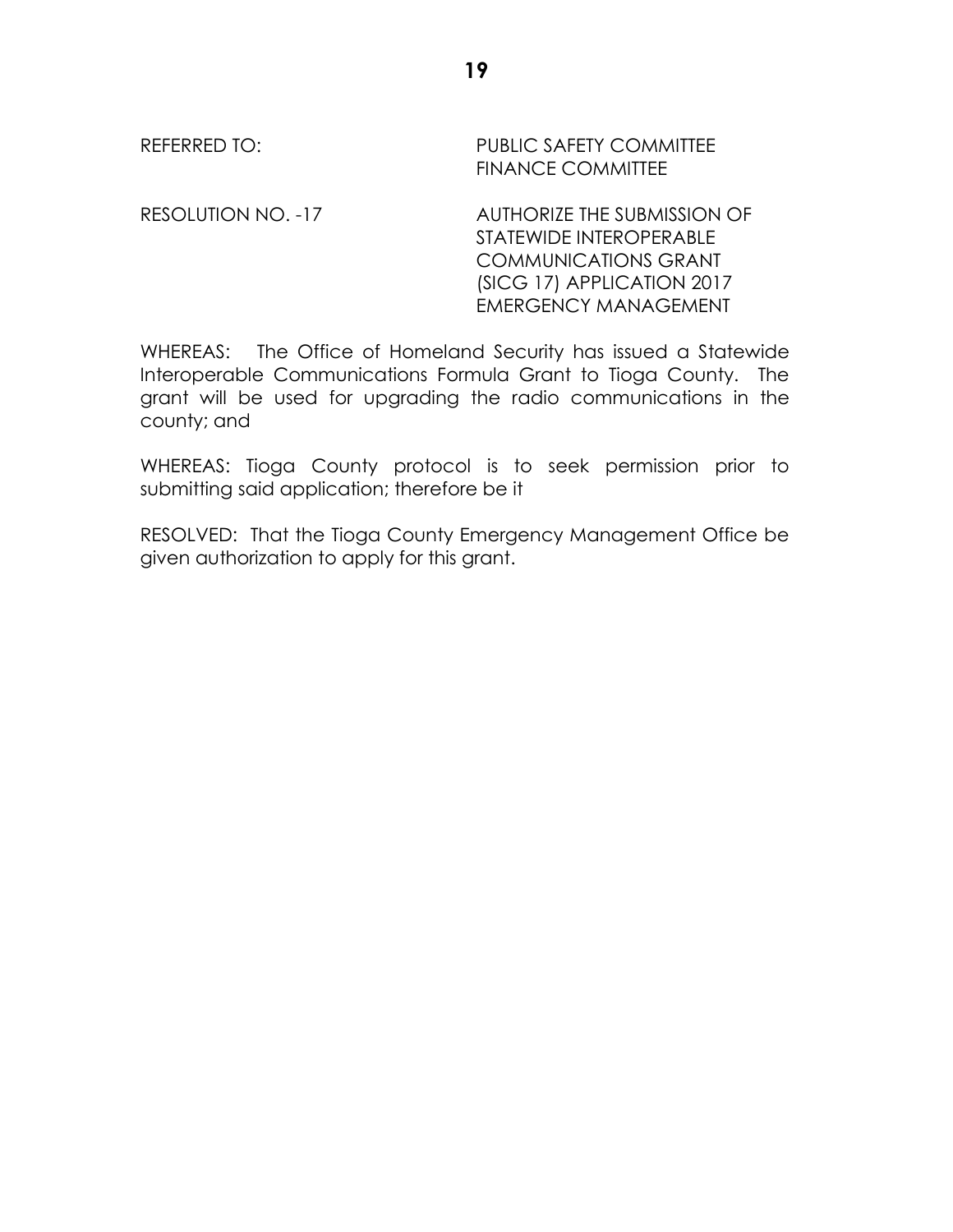#### REFERRED TO: PUBLIC SAFETY COMMITTEE

#### RESOLUTION NO. -17 AUTHORIZE THE SUBMISSION OF 2018 PSAP OPERATIONS GRANT APPLICATION

WHEREAS: The NYS Office of Interoperable and Emergency Communications has announced 2018 PSAP (Public Safety Answering Point) Operations grant funding; and

WHEREAS: Applications for this grant are required to be submitted in November of 2017; and

WHEREAS: County Policy #47 requires that a resolution be approved before any such grant application be submitted; therefore be it

RESOLVED: That the Tioga County Sheriff's Office be authorized to submit the appropriate grant application for the purpose of securing this funding, and authorizes the Chair of the Legislature to sign such application.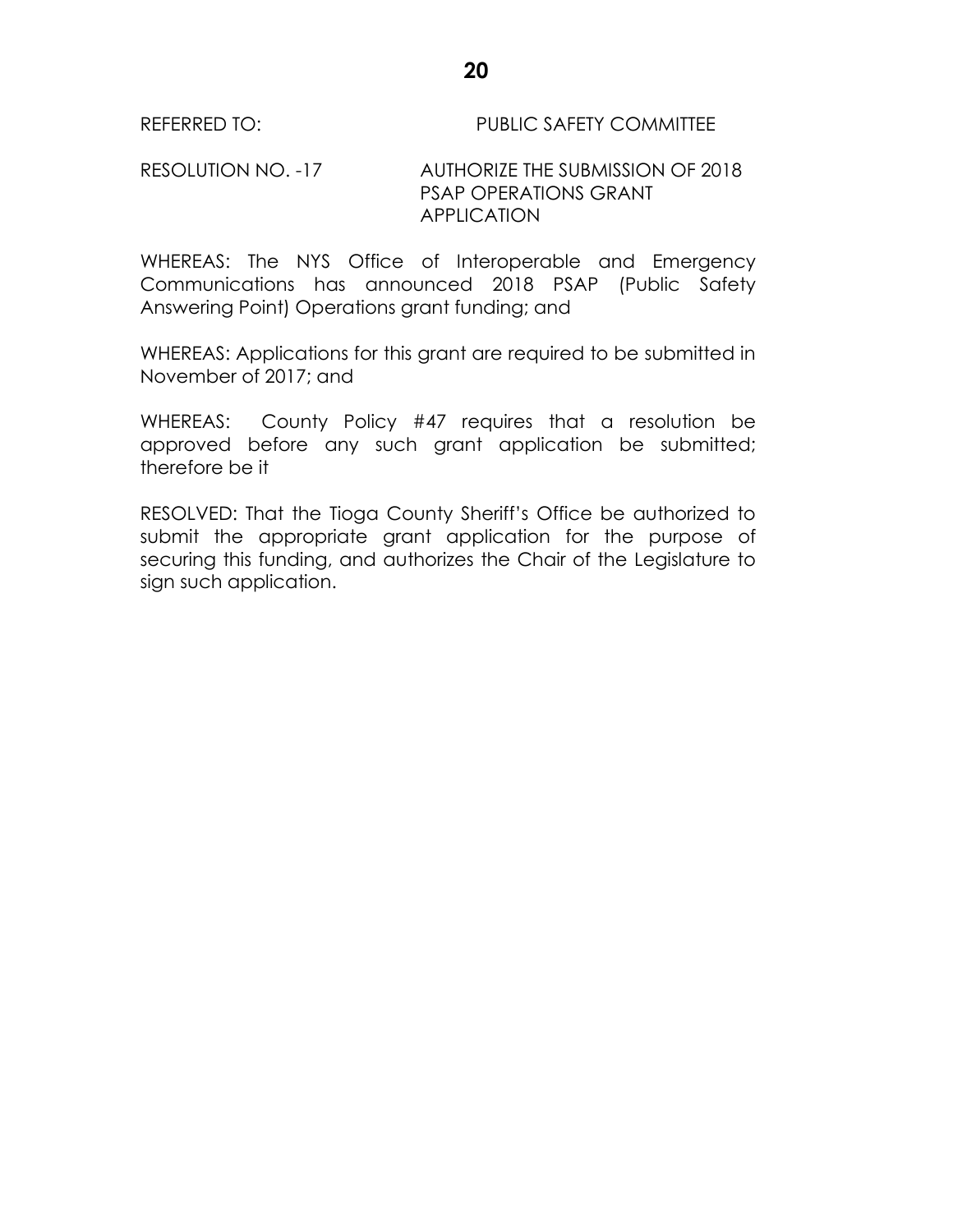# REFERRED TO: LEGISLATIVE WORKSESSION

RESOLUTION NO. -17 RESOLUTION URGING THE NEW YORK STATE CONGRESSIONAL DELEGATION TO PRESERVE THE FEDERAL INCOME TAX DEDUCTION FOR STATE AND LOCAL TAXES

WHEREAS: Congress is giving serious consideration to eliminating the federal income tax deduction for state and local taxes; and

WHEREAS: This deduction, which has been in place for more than 100 years, is heavily utilized by residents of our community and our state; and

WHEREAS: The state and local tax deduction is a fundamental principle of federalism and without it our residents would be faced with double taxation as they would be forced to pay federal income taxes on the taxes they pay to state and local governments; and

WHEREAS: This federal cost shift onto local governments would place extreme pressure on municipal budgets, including diminished revenue for essential local government investments, including public safety and public infrastructure; and

WHEREAS: Increased federal taxation and reduced municipal services will harm our local housing market, decrease home values and erode our local tax base; now therefore be it

RESOLVED: That Tioga County expresses its strong opposition to any tax reform proposal that would eliminate the State and Local Tax (SALT) Deduction and urges U.S. Congressional Representative Thomas Reed and Senator Fred Akshar to join us in publicly opposing any such proposal, and be it further

RESOLVED: That the Legislative Clerk is hereby authorized and directed to communicate the concerns of Tioga County by transmitting certified copies of this resolution to President Donald. J. Trump, United States Senate Majority Leader Mitch McConnell, United States Senate Minority Leader Charles Schumer, United States House of Representatives Speaker Paul Ryan, United States House of Representatives Minority Leader Nancy Pelosi, and the National Association of Counties.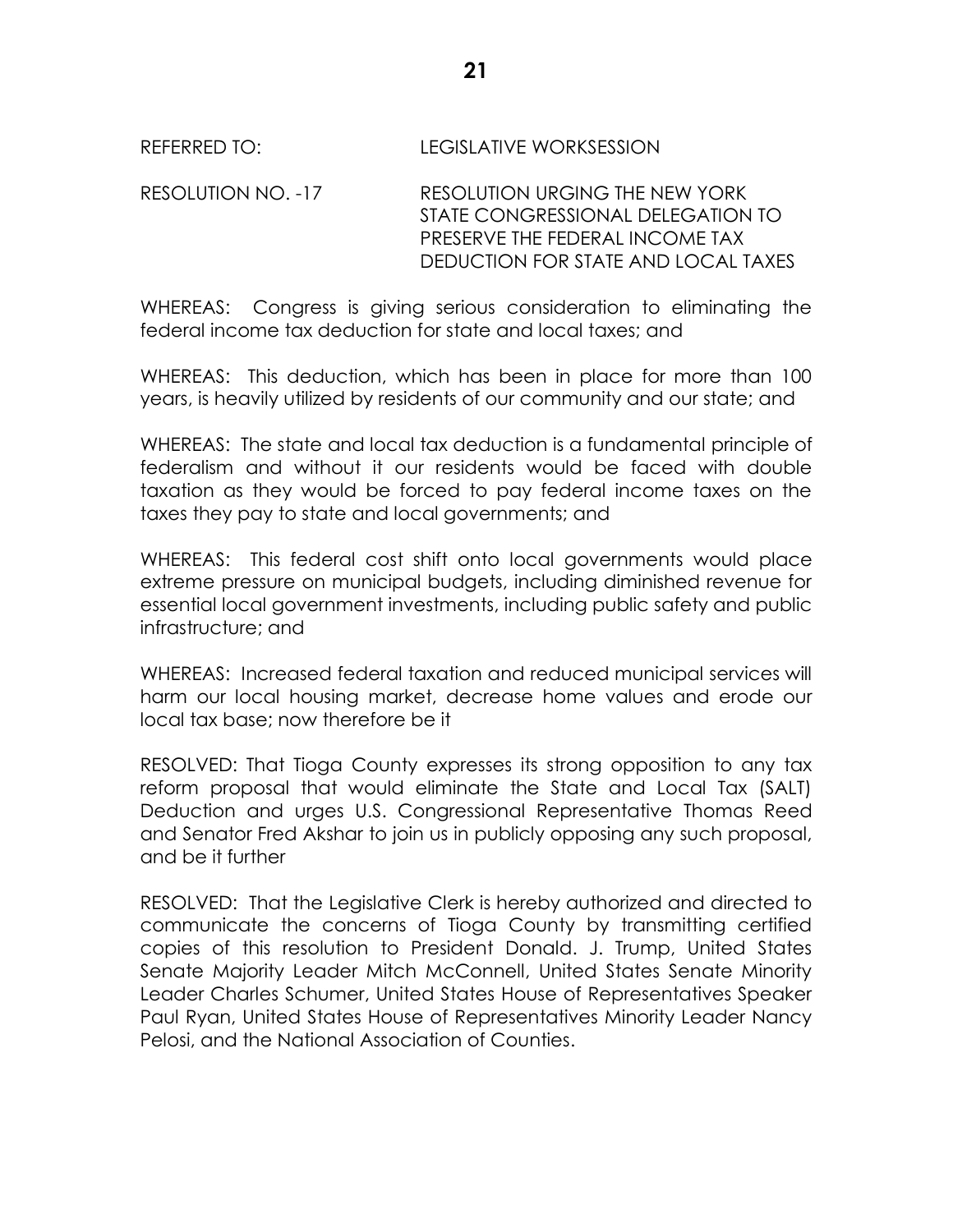RESOLUTION NO. -17 DESIGNATION OF TIOGA COUNTY LOCAL DEVELOPMENT CORPORATION, D.B.A. TIOGA COUNTY TOURISM, AS AUTHORIZED TOURISM PROMOTION AGENCY FOR 2018

WHEREAS: The Tioga County Local Development Corporation, d.b.a. the Tioga County Tourism Office, is the not-for-profit corporation that develops and implements a tourism promotion and marketing program for the county; and

WHEREAS: The Tioga County Tourism Office coordinates with the state in its tourism grants program; and

WHEREAS: The New York State tourism grants program is designed to encourage tourism promotion throughout the regions of New York State; and

WHEREAS: The guidelines for this local assistance program require counties to appoint an official Tourism Promotion Agency (TPA); therefore be it

RESOLVED: That the Tioga County Tourism Office be and hereby is designated by the Tioga County Legislature as their Tourism Promotion Agency for the 2018 budget year and authorized to make application for and receive grants on behalf of the county pursuant to the New York State Tourism Promotion Act.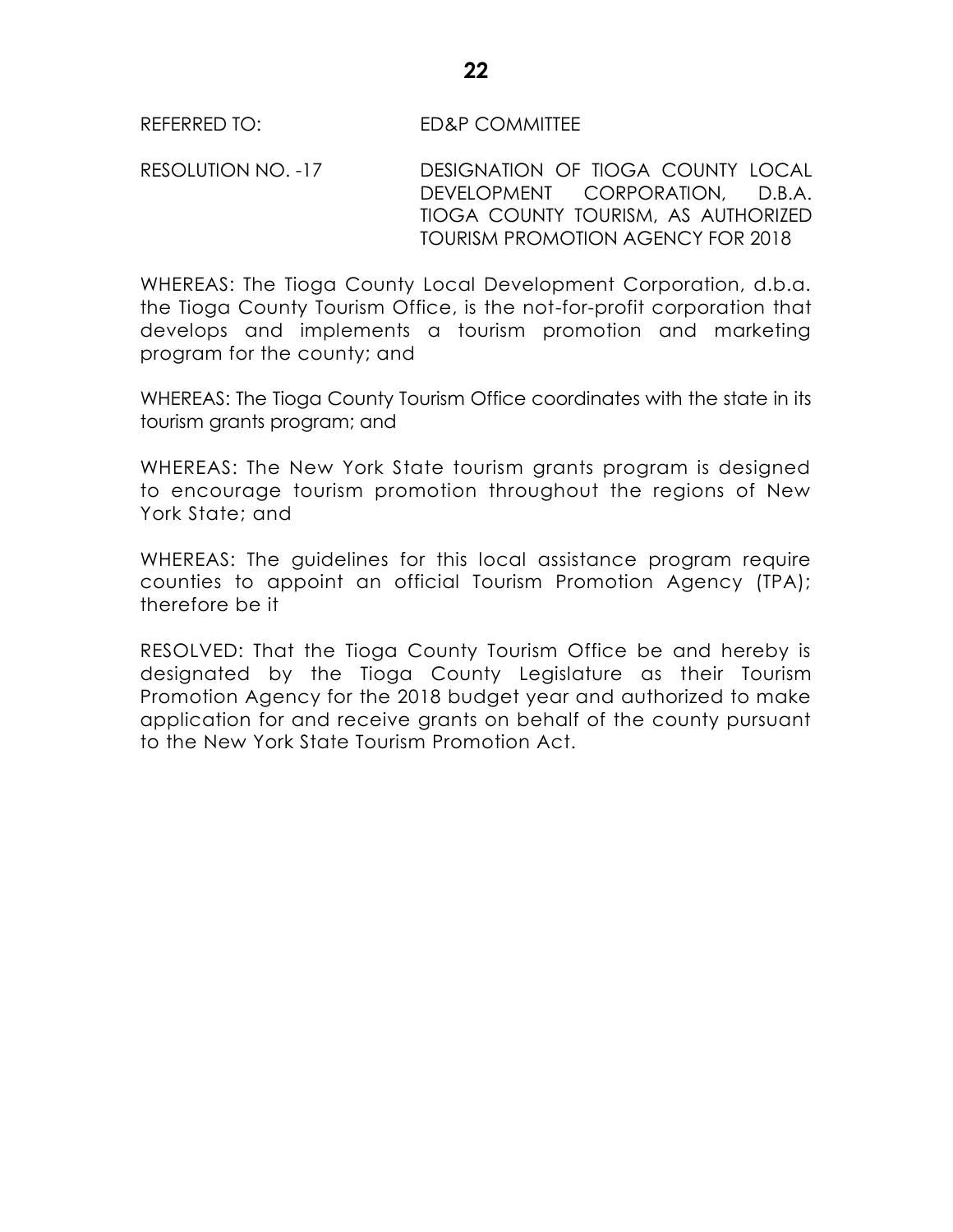#### RESOLUTION NO. -17 AUTHORIZE 2018 CONTRACT EXTENSION AMENDMENT FOR INMATE MEDICAL CARE

WHEREAS: The Sheriff's Office contracts with Correctional Medical Care Inc. (CMC); CBH Medical, P.C., and; SM Dental, P.C. to provide medical care to the inmates of the Tioga County Jail; and

WHEREAS: The current contract will expire on December 31, 2017; and

WHEREAS: The Sheriff's Office is desirous to extend the current contract one additional year for an annual fee of \$614,289.96; and

WHEREAS: Funding for this contract will be appropriated in the 2018 budget and the Tioga County Attorney has approved the contract amendment; be it therefore

RESOLVED: That the Tioga County Legislature authorize the contract extension amendment for one year, beginning on January 1, 2018 and expiring on December 31, 2018.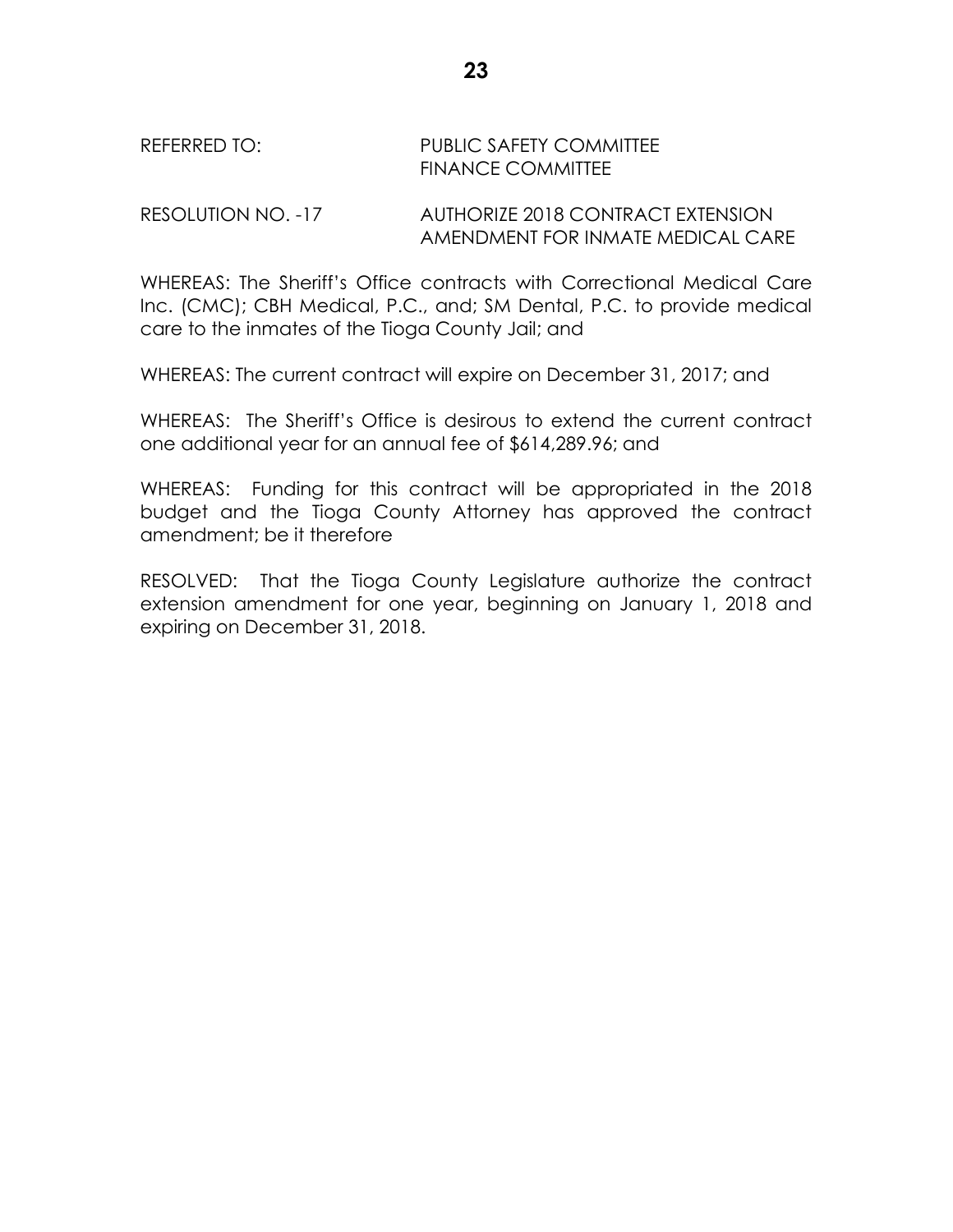## REFERRED TO: PUBLIC SAFETY COMMITTEE

RESOLUTION NO. –17 AUTHORIZE CONTRACT BETWEEN TWIN TIER PATHOLOGY ASSOCIATES, PC, AND TIOGA COUNTY

WHEREAS: Beginning January 1, 2018 Twin Tier Pathology Associates, PC will provide services for autopsies, laboratory testing, x-rays, and use of morgue facilities for Tioga County; and

WHEREAS: The contract calls for \$875.00 to be paid to Pathologists and various other fees depending on tests, x-rays, etc. that are needed; therefore be it

RESOLVED: That the Tioga County Legislature authorizes the Tioga County Chair to sign a contract, upon approval of the County Attorney, with Twin Tier Pathology Associates, PC for services rendered to Tioga County at the costs listed above and for a term of 1/1/18 through 12/31/18.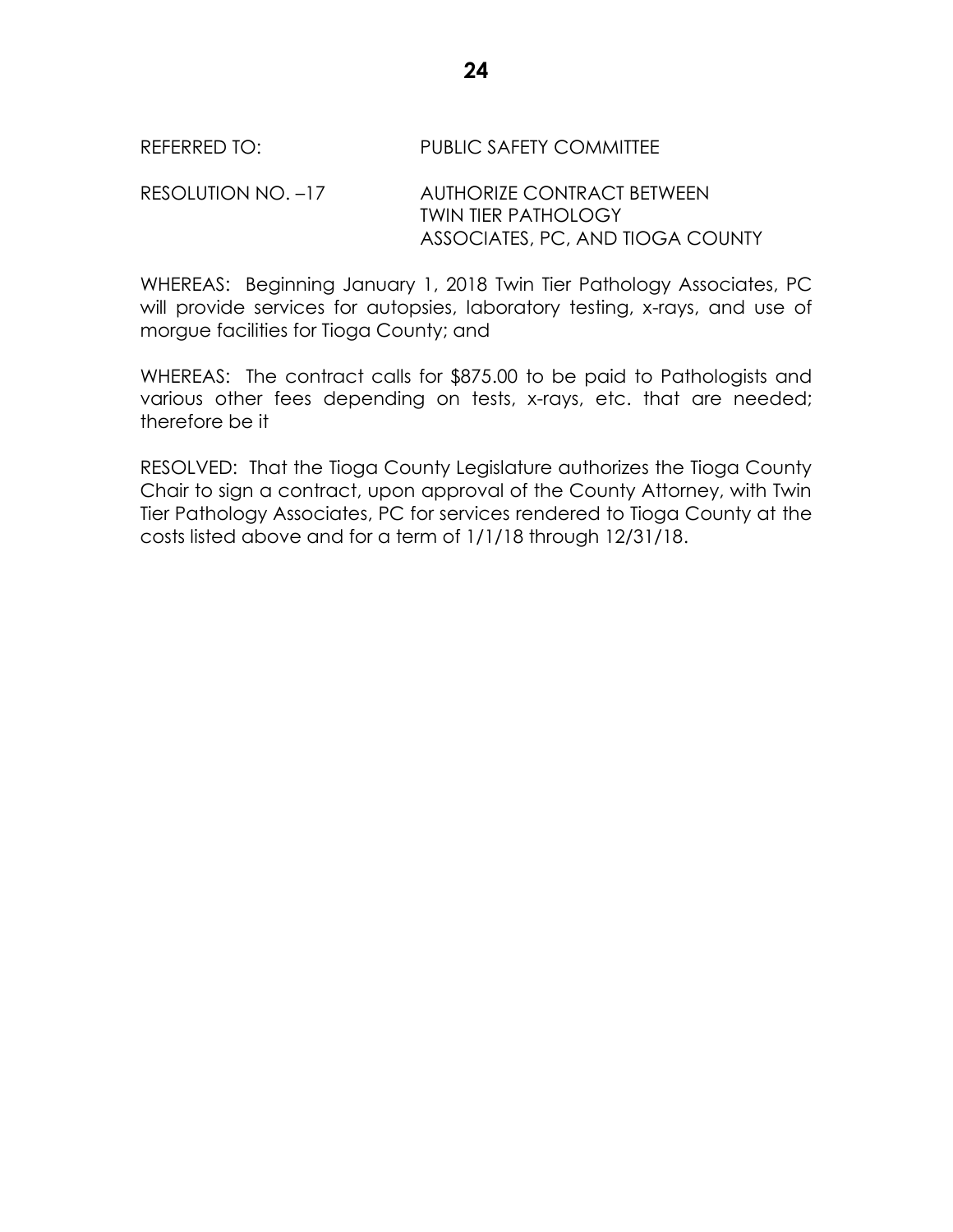RESOLUTION NO. –17 APPOINT MEMBERS TO YOUTH BOARD YOUTH BUREAU

WHEREAS: The Tioga County Youth Board is organized as an advisory body to the Tioga County Youth Bureau; and

WHEREAS: The purpose of the Youth Board is to carry out the provision of Section 95 of the General Municipal Law of the State of New York and Resolution No. 140 of 1981 of the Tioga County Legislature; and

WHEREAS: The Tioga County Youth Board Bylaws provides for representatives to the Youth Board be appointed by the County Legislature; and

WHEREAS: The County Legislature previously appointed members to the Youth Board under Resolution No. 224-17 and vacancies exist; now therefore be it

RESOLVED: That the following listed representatives be appointed as members of the Tioga County Youth Board with the corresponding term of office consistent with the requirement of staggered rotation.

 TERM Michael Patitucci (Replacing Carter Bryce Jackson) 11/01/17 - 12/31/20 Ryleigh Clark (Replacing Zack Baker) 11/01/17 – 12/31/20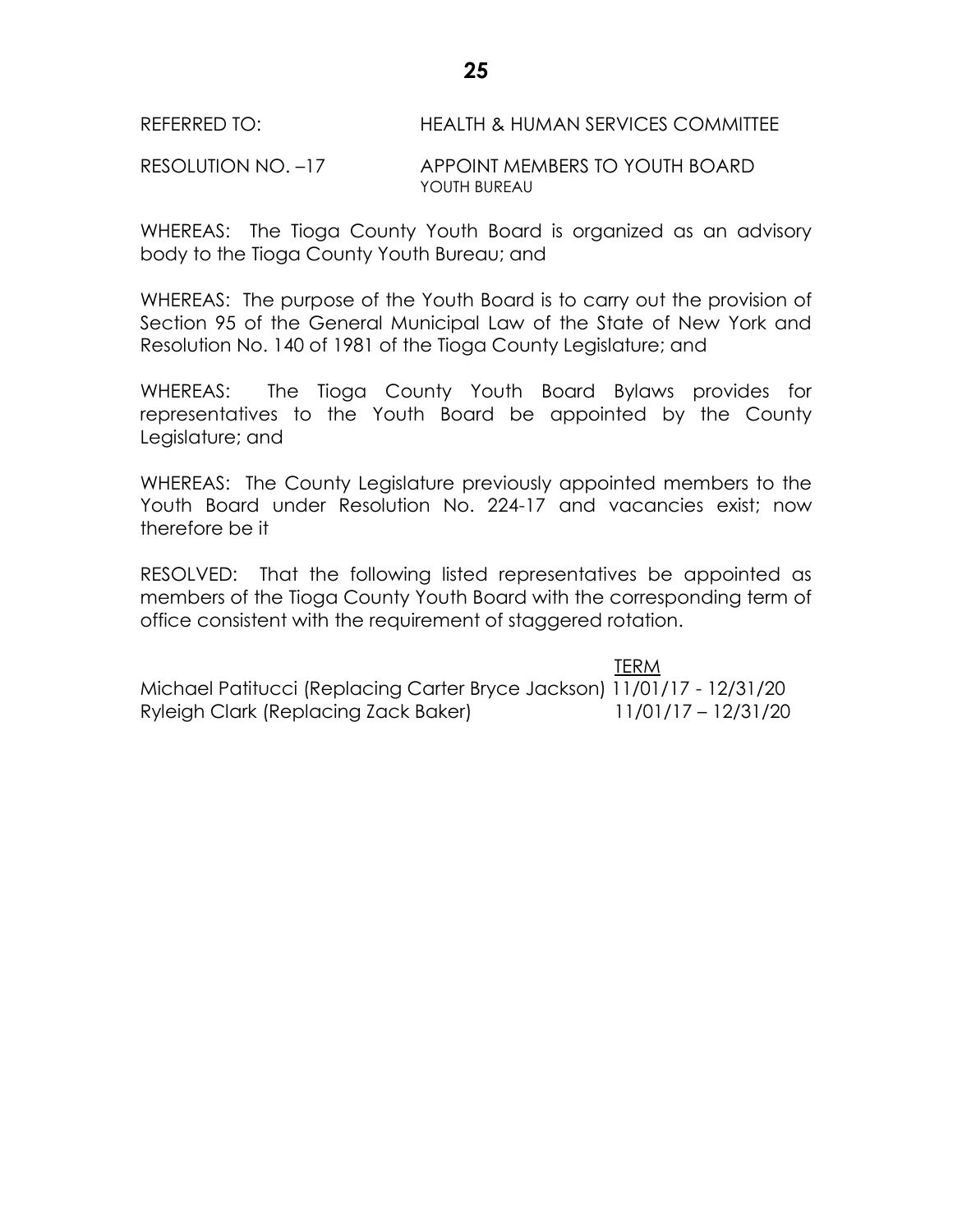REFERRED TO: ADMINISTRATIVE SERVICES COMMITTEE

RESOLUTION NO. -17 ADOPT STATE EQUALIZATION REPORTS

RESOLVED: That the State Equalization Reports for County Tax be and the same hereby are approved, and that the County tax rates be the rates used in computing taxes in the several Towns.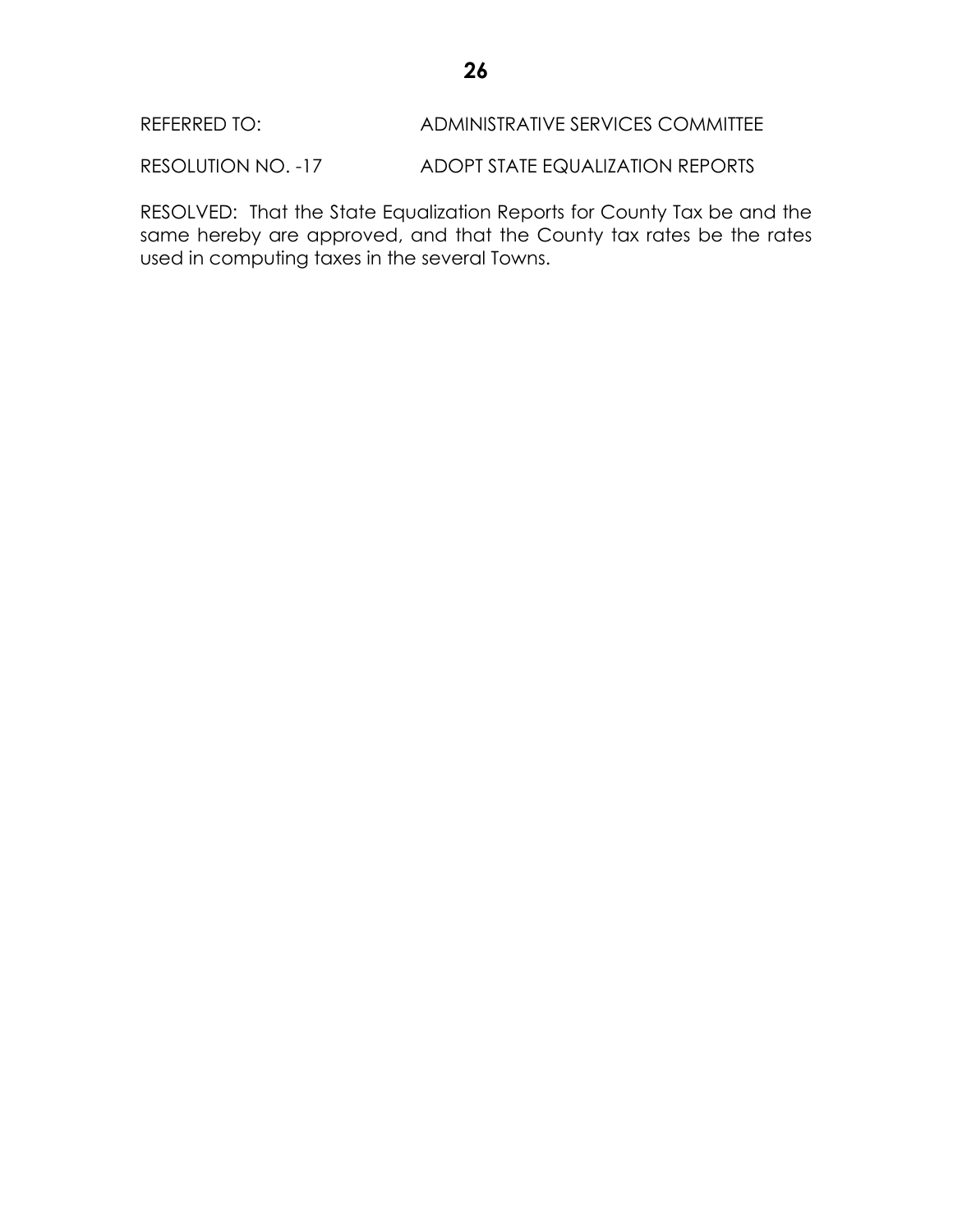RESOLUTION NO: -17 MORTGAGE TAX DISTRIBUTION

RESOLVED: That the mortgage tax report for the period April 1, 2017 to September 30, 2017 be and it hereby is accepted; further

RESOLVED: That the County Treasurer be authorized and directed to pay to the Supervisors of the several Towns and the Treasurers of the several Villages the amounts apportioned to them as follows:

| Barton (Town)           | \$20,898.39  |
|-------------------------|--------------|
| Berkshire (Town)        | 6,211.76     |
| Candor (Town)           | 23,378.33    |
| Candor (Village)        | 148.28       |
| Newark Valley (Town)    | 5,811.99     |
| Newark Valley (Village) | 2,564.90     |
| Nichols (Town)          | 9,825.76     |
| Nichols (Village)       | 2,236.98     |
| Owego (Town)            | 107,484.84   |
| Owego (Village)         | 9,096.20     |
| Richford (Town)         | 6,896.17     |
| Spencer (Town)          | 15,138.59    |
| Spencer (Village)       | 2,668.70     |
| Tioga (Town)            | 18,868.79    |
| Waverly (Village)       | 15,730.46    |
|                         | \$246,960.14 |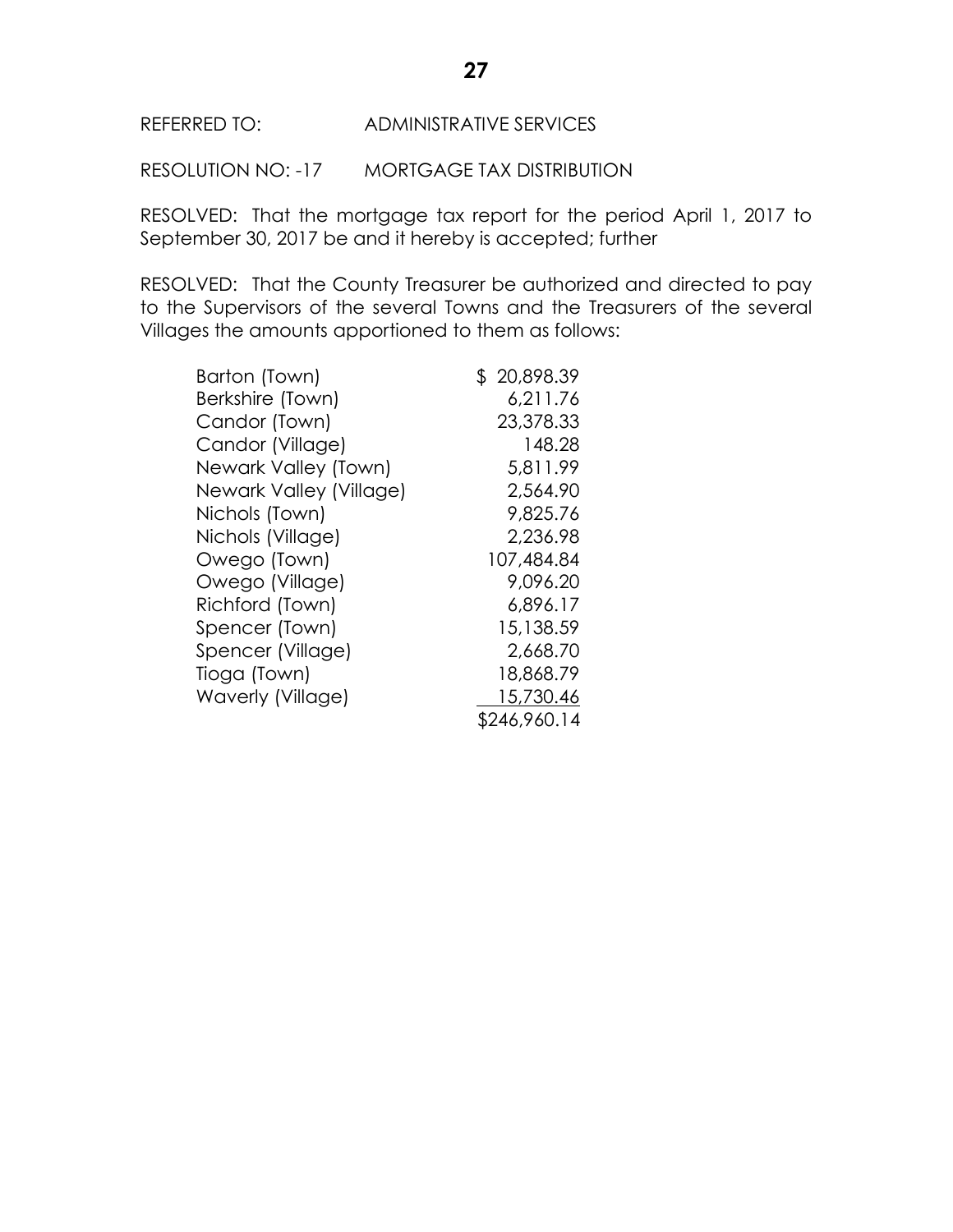RESOLUTION NO. -17 AUTHORIZE THE SALE OF COUNTY OWNED PROPERTY LOCATED IN THE VILLAGE OF CANDOR TO CHAD ROSE & ATHENA HOLLARD

WHEREAS: Property located in the Village of Candor assessed to William McAvoy, identified as Tax Map number 61.09-1-5, parcel number 274, owes 2015, 2016 & 2017 taxes and is past the last date of redemption; and

WHEREAS: Brandon S. Baird was the closing bidder with \$4,600 deposit paid at the Foreclosure Auction held on August 10, 2017 and has defaulted by not appearing at closing with forfeiture of the \$4,600 and the second bidder passed on buying said property; and

WHEREAS: The Treasurer has held a Public Auction on November 1, 2017 and the winning bidder is Chad Rose & Athena Hollard, hereby making an offer to purchase said property for \$500, "as is", thereby placing the property back on the tax rolls; be it therefore

RESOLVED: That the County rescinds its previous resolution to sell said property to Brandon S. Baird, the closing bidder with \$4,600, paid at the Foreclosure Auction held on August 10, 2017, by Default of Appearance at closing, with forfeiture of the \$4,600; and be it further

RESOLVED: That the Chair of the Tioga County Legislature be and hereby is authorized to sign and record on receipt of \$500 and recording costs, a Quit Claim Deed conveying the property assessed to William McAvoy located in the Village of Candor identified on the Village of Candor Tax Map as number 61.09-1-5, parcel number 274, to Chad Rose & Athena Hollard and/or assigns.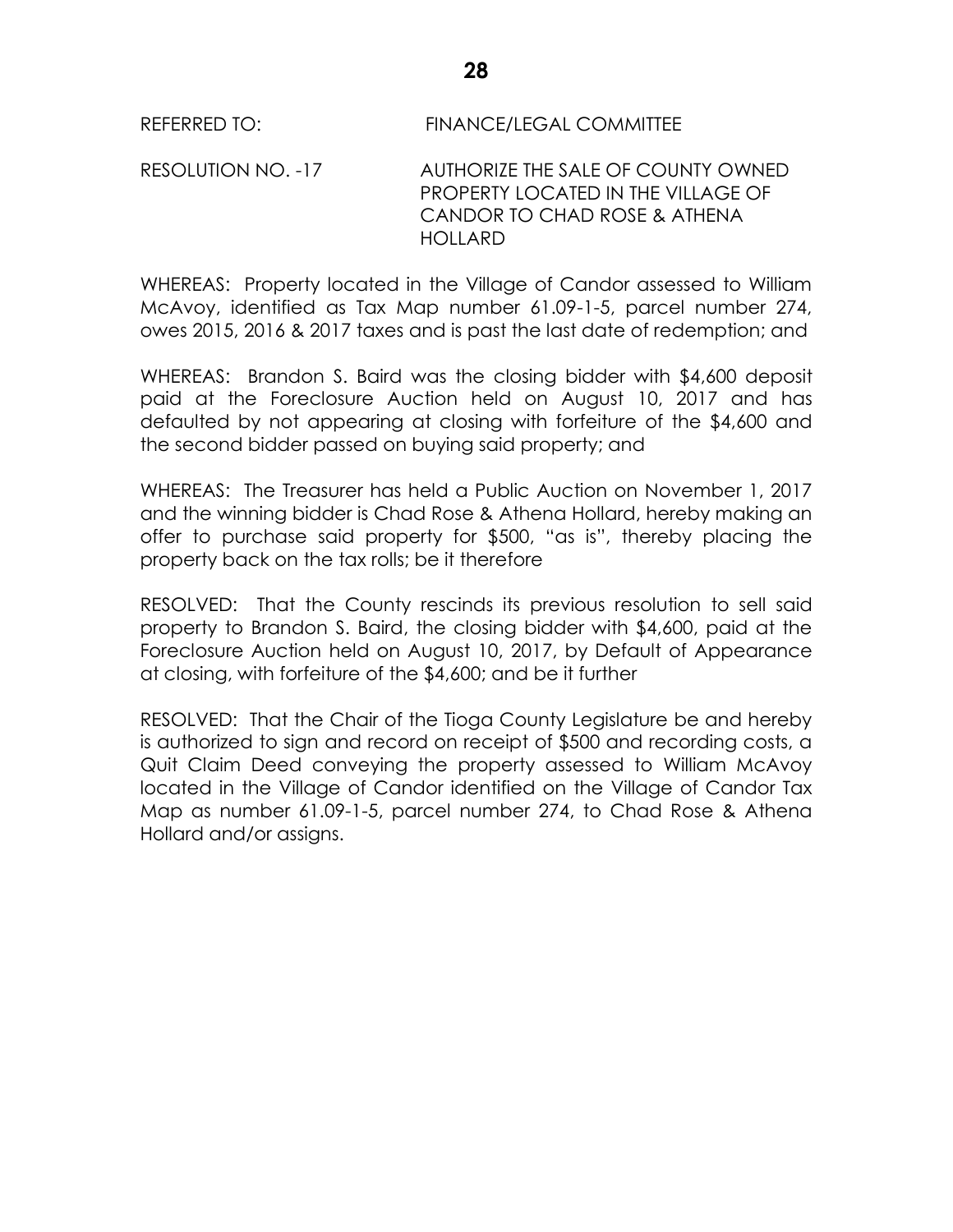RESOLUTION NO. -17 AUTHORIZE THE SALE OF COUNTY OWNED PROPERTY LOCATED IN THE TOWN OF CANDOR TO THOMAS D. DARPINO & DEBORAH A. DARPINO

WHEREAS: Property located in the Town of Candor assessed to Harold R. Vrabel, identified as Tax Map number 62.00-1-17.111, parcel number 610, owes 2015, 2016 & 2017 taxes and is past the last date of redemption; and

WHEREAS: Anthony Huizinga was the closing bidder with \$7,100 deposit paid at the Foreclosure Auction held on August 10, 2017 and has defaulted by not appearing at closing with forfeiture of the \$7,100 and the second bidder passed on buying said property; and

WHEREAS: The Treasurer has held a Public Auction on November 1, 2017 and the winning bidder is Thomas D. Darpino & Deborah A. Darpino hereby making an offer to purchase said property for \$45,000, "as is", thereby placing the property back on the tax rolls; be it therefore

RESOLVED: That the County rescinds its previous resolution to sell said property to Anthony Huizinga, the closing bidder with \$7,100, paid at the Foreclosure Auction held on August 10, 2017, by Default of Appearance at closing, with forfeiture of the \$7,100; and be it further

RESOLVED: That the Chair of the Tioga County Legislature be and hereby is authorized to sign and record on receipt of \$45,000 and recording costs, a Quit Claim Deed conveying the property assessed to Harold R. Vrabel located in the Town of Candor identified on the Town of Candor Tax Map as number 62.00-1-17.111, parcel number 610, to Thomas D. Darpino & Deborah A. Darpino and/or assigns.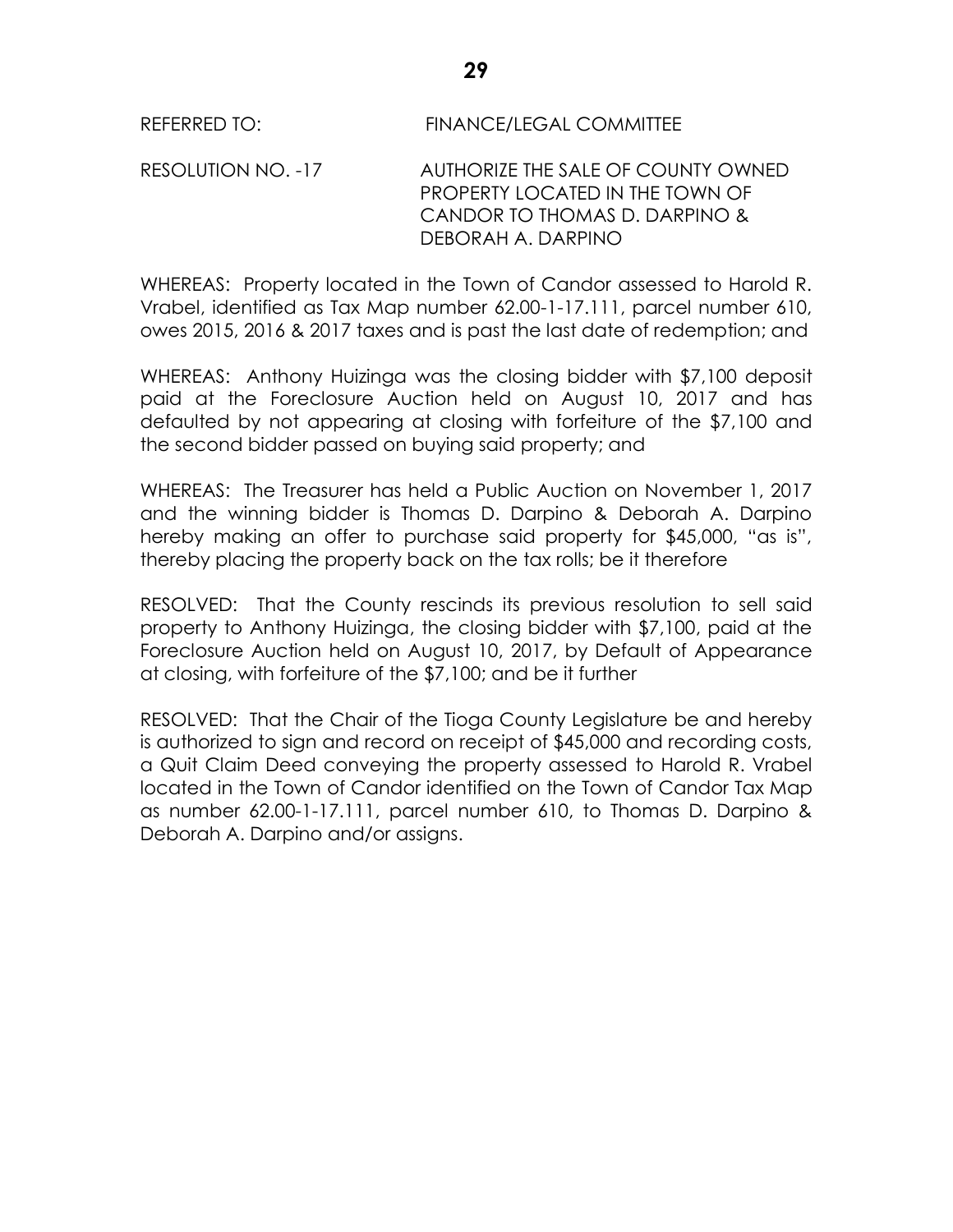RESOLUTION NO.-17 AMEND EMPLOYEE HANDBOOK SECTION IV PERSONNEL RULES, SUBSECTION C: "ORIENTATION/EXIT INTERVIEW/RECRUITMENT/RETIREMENT"

WHEREAS: The eligibility criteria in Section IV.B of the Orientation /Exit Interview/Recruitment/Retirement policy was established prior to the adoption of the 25 year retirement plan for Corrections Officers and Deputy Sheriff's; and

WHEREAS: As currently written, someone retiring with 25 years of service under The Special Plan would not necessarily qualify to carry health insurance into retirement due to the age criteria; and

WHEREAS: It is not the County's intention to preclude the Correction and Road Patrol staff from carrying health insurance into retirement; therefore be it

RESOLVED: That paragraph B.1 of the policy be replaced with the following:

> "Any full-time employee, elected official or Legislator who retires from Tioga County directly into the NYS Employee and Local Retirement System shall be entitled to a health insurance benefit in accordance with the following criteria:";

and be it further

RESOLVED: That the remainder of the policy is unchanged.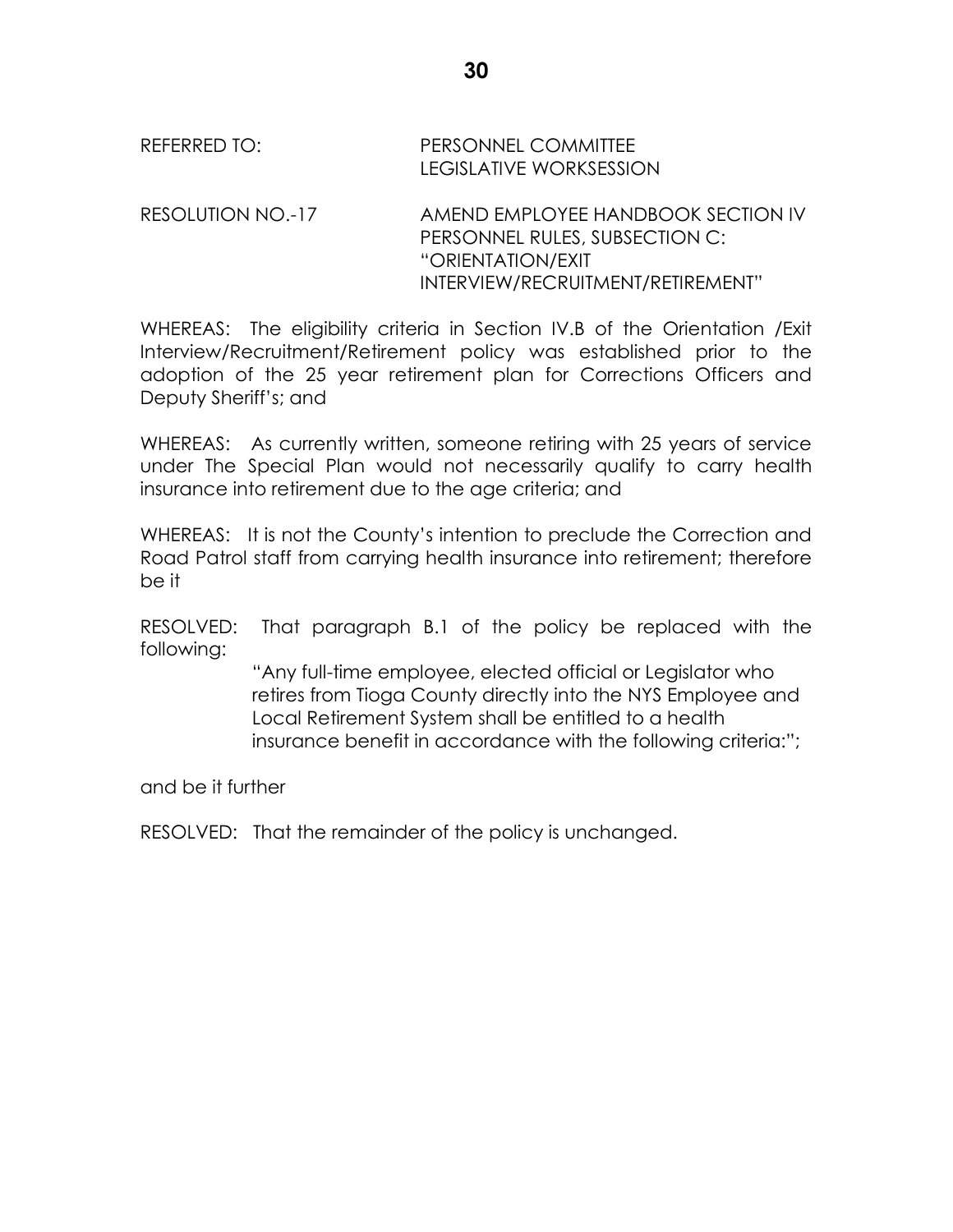## REFERRED TO: PERSONNEL COMMITTEE

#### RESOLUTION NO.-17 AMEND RESOLUTION 176-94 MEDICARE REIMBURSEMENT

WHEREAS: Current eligible retirees receive reimbursement of their Medicare Part B premiums; and

WHEREAS: In recent years, Medicare has established different premiums based on different qualifying criteria, making administration of the reimbursement program far more challenging; and

WHEREAS: The County is interested in honoring the commitment to provide the reimbursement but needs to find a way to streamline the process; therefore be it

RESOLVED: That effective February 1, 2018 – January 31, 2021, the amount current eligible retirees will receive as reimbursement shall be the average of all 2017 rates indicated by Medicare, which is \$115; and be it further

RESOLVED: That said average rate shall be reviewed every 3 years for possible adjustment; and be it further

RESOLVED: That this resolution shall amend Resolution 176-94 only as to the Medicare reimbursement portion of said Resolution.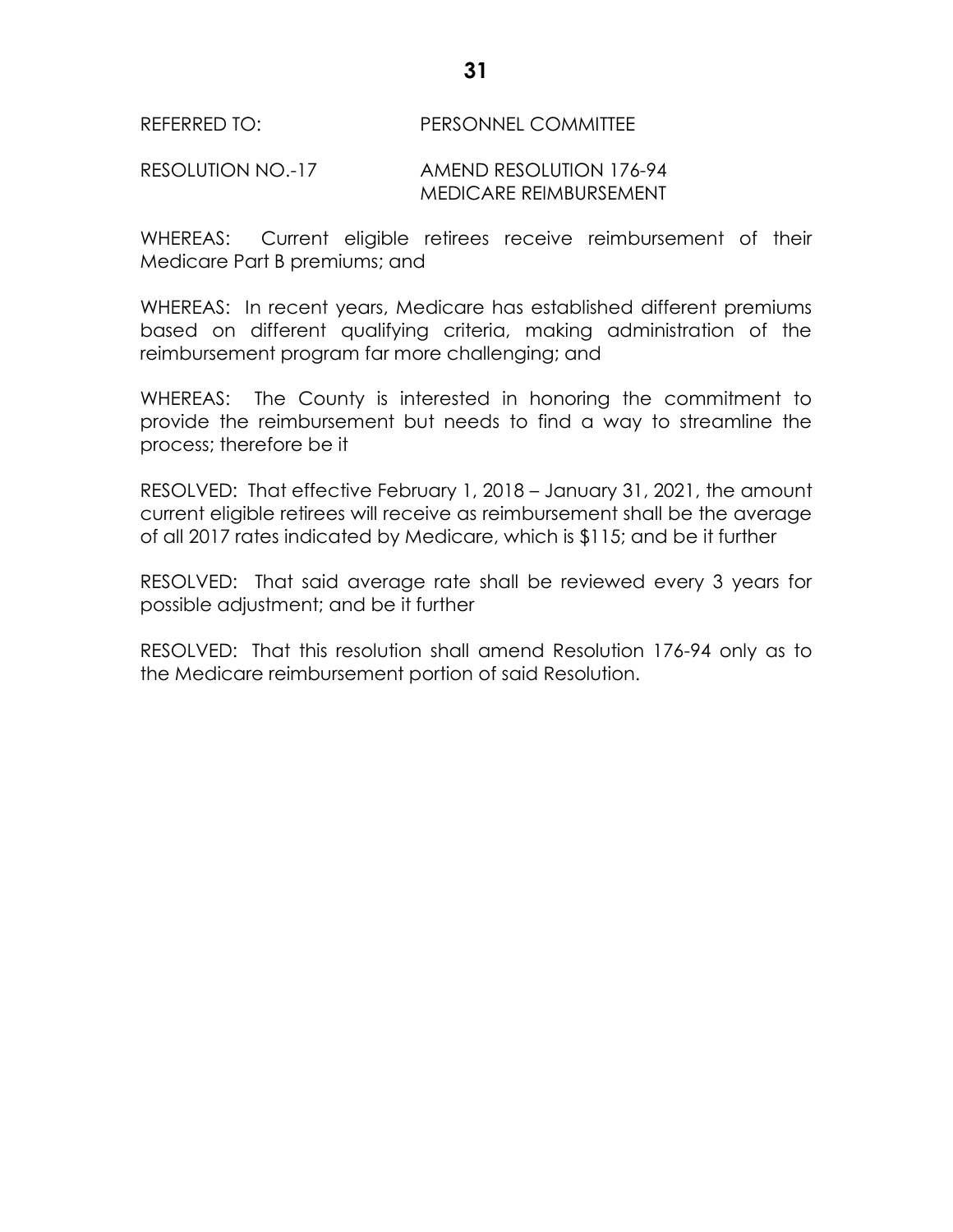| REFERRED TO: | LEGAL/FINANCE COMMITTEE    |
|--------------|----------------------------|
|              | <b>PERSONNEL COMMITTEE</b> |

#### RESOLUTION NO.-17 RATIFY COLLECTIVE BARGAINING AGREEMENT AND ADOPT 20-YEAR RETIREMENT PLAN FOR TCLEA

WHEREAS: Tioga County and the Tioga County Law Enforcement Association (TCLEA) have been negotiating a successor agreement to the 2013/2014 binding arbitration award; and

WHEREAS: The parties have reached agreement on a contract for the period of 2015-2020; and

WHEREAS: The TCLEA members ratified the agreement at a vote on October 26, 2017; and

WHEREAS: The agreement includes adoption of a 20-Year Retirement Plan referred to as 553(b) and in order to officially adopt this Plan the County Legislature must pass a resolution declaring such; therefore be it

RESOLVED: That the County Legislature hereby ratifies the 2015-2020 collective bargaining agreement and as such adopts the Retirement Plans known as 552, 553 and 553(b) under Article 14B, effective December 1, 2017, and be it further

RESOLVED: That the Chair of the Legislature, along with the Sheriff, is hereby authorized to sign the Agreement as a joint employer; and be it further

RESOLVED: That the Tioga County Legislature does hereby agree to implement the funds necessary to carry out the terms and provisions of said contract.